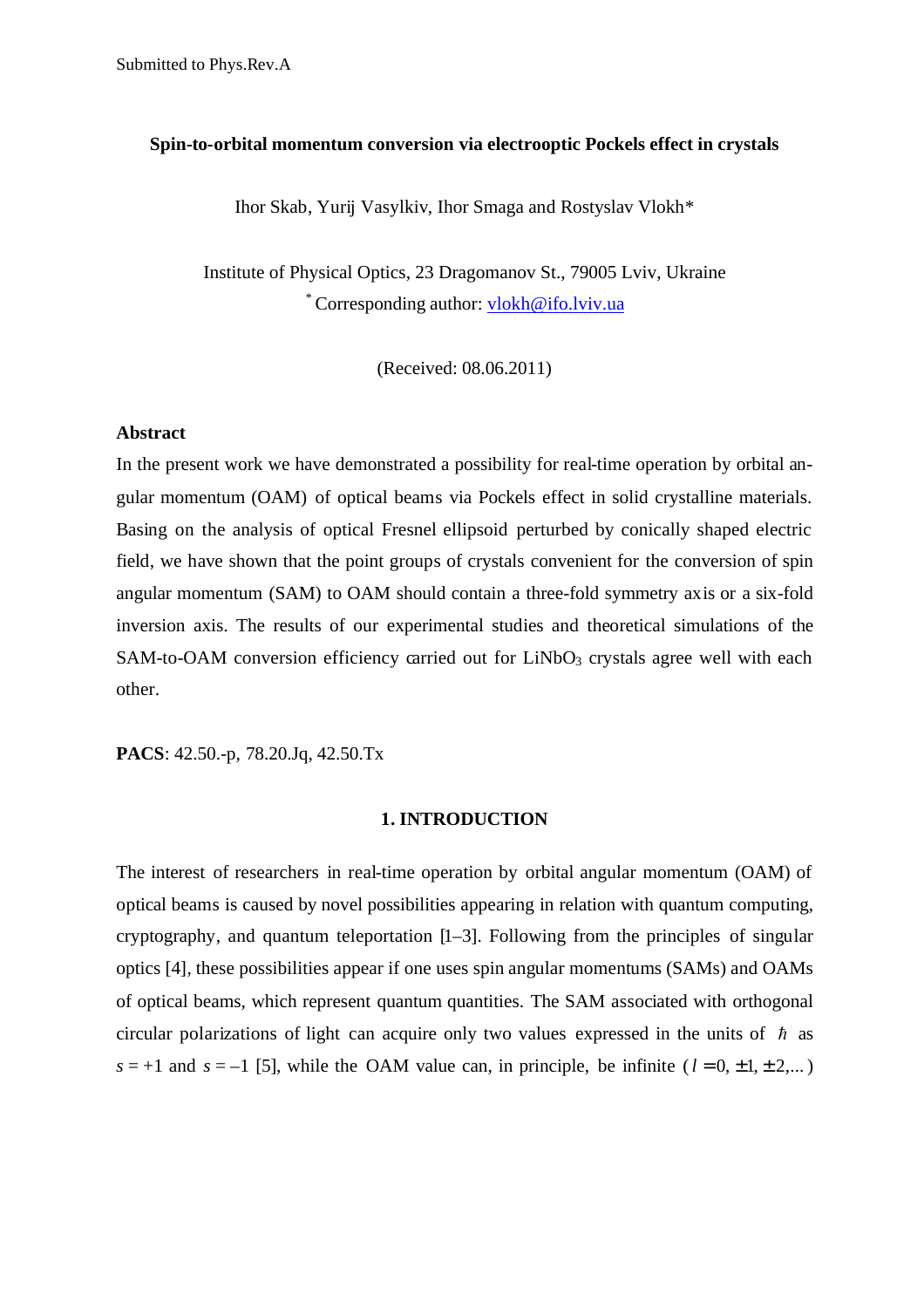[6]. Hence, the OAM has some advantages in the information processing, when compare with the SAM, since a single photon has only two distinct spin states and infinitely many distinct OAM states. In such a case, the information can be encoded by multiplying a number of distinguishable states, because a photon can carry arbitrarily large amount of information distributed over its spin and orbital quantum states [7]. Thus, novel possibilities for applications of these quantum properties of photons arise, e.g. utilization of qubits and qudits in the information processing performed in quantum computers. They are capable of considerable increase in the information content which can be simultaneously processed. A problem which should still be solved when realizing quantum photonic encoding consists in a need for developing efficient methods for real-time SAM-to-OAM conversion.

It has been shown [8–11] that so-called q-plates which represent specific liquidcrystalline plates revealing a structural defect in the geometrical center of the plate, with a topological charge equal to unity, facilitate efficient SAM-to-OAM conversion performed with the aid of temperature tuning or electrooptic operation of orientation of the director. In case of propagation of nearly plane circularly polarized light wave through such a plate, the outgoing helical mode acquires the OAM equal to  $\pm 2$ . Notice that liquid crystals have a number of disadvantages, when compared with their solid analogues. For instance, they manifest low response speeds due to their viscosity, are relatively unstable, cannot be used for operation of powerful laser radiation, and often reveal unnecessary nonlinear responses.

Recently we have suggested a method for the SAM-to-OAM conversion that employs solid crystalline materials subjected to torsion stresses [12, 13]. Then the emergent light beam should have the OAM equal to  $\pm 1$ , whereas the topological defect strength associated with optical indicatrix orientation is equal to  $\pm 1/2$ , in terms commonly used for the liquid crystal-based singular optics. As a consequence, the OAM would be described by a set of even quantum numbers  $l = 0, \pm 2, \pm 4, \ldots$  in case of the q-plates with the unit topological defects [8, 11], and a set of discrete values  $l = 0, \pm 1, \pm 2,...$  in case of the solid crystals. In other words, utilization of the latter should increase twice the number of states in which information can be encoded. On the other hand, piezooptic effect associated with torsion stresses is rather difficult to accomplish in practice when designing relevant devices and, moreover,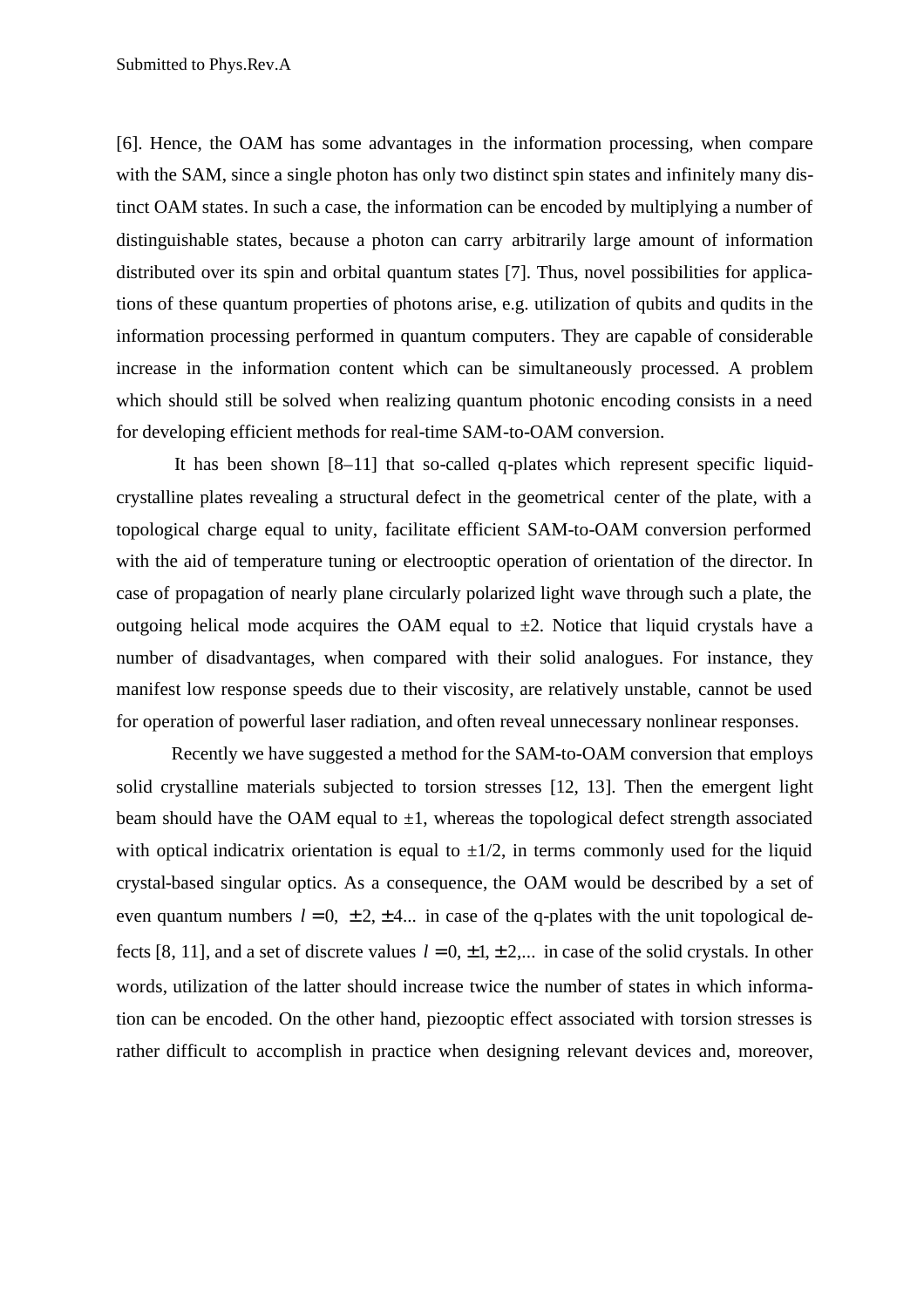some additional piezoelectric transducers are necessary in order to convert electrical signals to mechanical stresses.

Hence, development of direct, electrically driven, operation of the OAM on the basis of solid crystalline materials represents an important problem. In our last work [14] it has been shown that the electric field with a special configuration applied to electrooptic crystals can lead to appearance of OAM in the outgoing light beam, provided that the incident circularly polarized beam propagates along the optic axis direction. It has also been found that the topological charge of the outgoing helical mode is equal to unity. Furthermore, we have demonstrated on the canonical examples of electrooptic crystals of  $LiNbO<sub>3</sub>$  and  $LiTaO<sub>3</sub>$  that the efficiency of the SAM-to-OAM conversion can be gradually operated by the electric field, using a Pockels effect. Then the following question arises: which of the point symmetry groups describing solid crystals are appropriate for the SAM-to-OAM conversion via Pockels effect? This represents the main goal of the present work. Besides, an experimental verification of the electrooptic control of the SAM-to OAM conversion will also be reported.

### **2. BASIC RELATIONS AND RESULTS OF SIMULATION**

As already mentioned, we have earlier demonstrated that a spatial distribution of optical birefringence induced by the torsion stresses reveals a singular point of zero birefringence, which belongs to the torsion axis [15–19]. In general, the coordinate distribution of the torsioninduced birefringence has a conical shape. Due to this distribution, the outgoing wave acquires a helical phase and an OAM. It has been shown in [14] that, while searching electrooptic analogues of the torsion-induced spatial birefringence distributions, one should proceed from the following requirements: a crystal has to be non-centrosymmetric and an electric field should be spatially distributed in a specific manner, with a singular value at the line parallel to the beam axis *Z*, which crosses the geometrical center of its *XY* cross section (here and below the axes of the coordinate system *XYZ* are parallel to the eigenvectors of the Fresnel ellipsoid). The conditions mentioned are satisfied when a 'conical' spatial distribution of the electric field (see Fig. 1) is created in crystals [14]. Such a distribution can be produced by two circular electrodes attached to the front and back *XY* faces of a sample. When the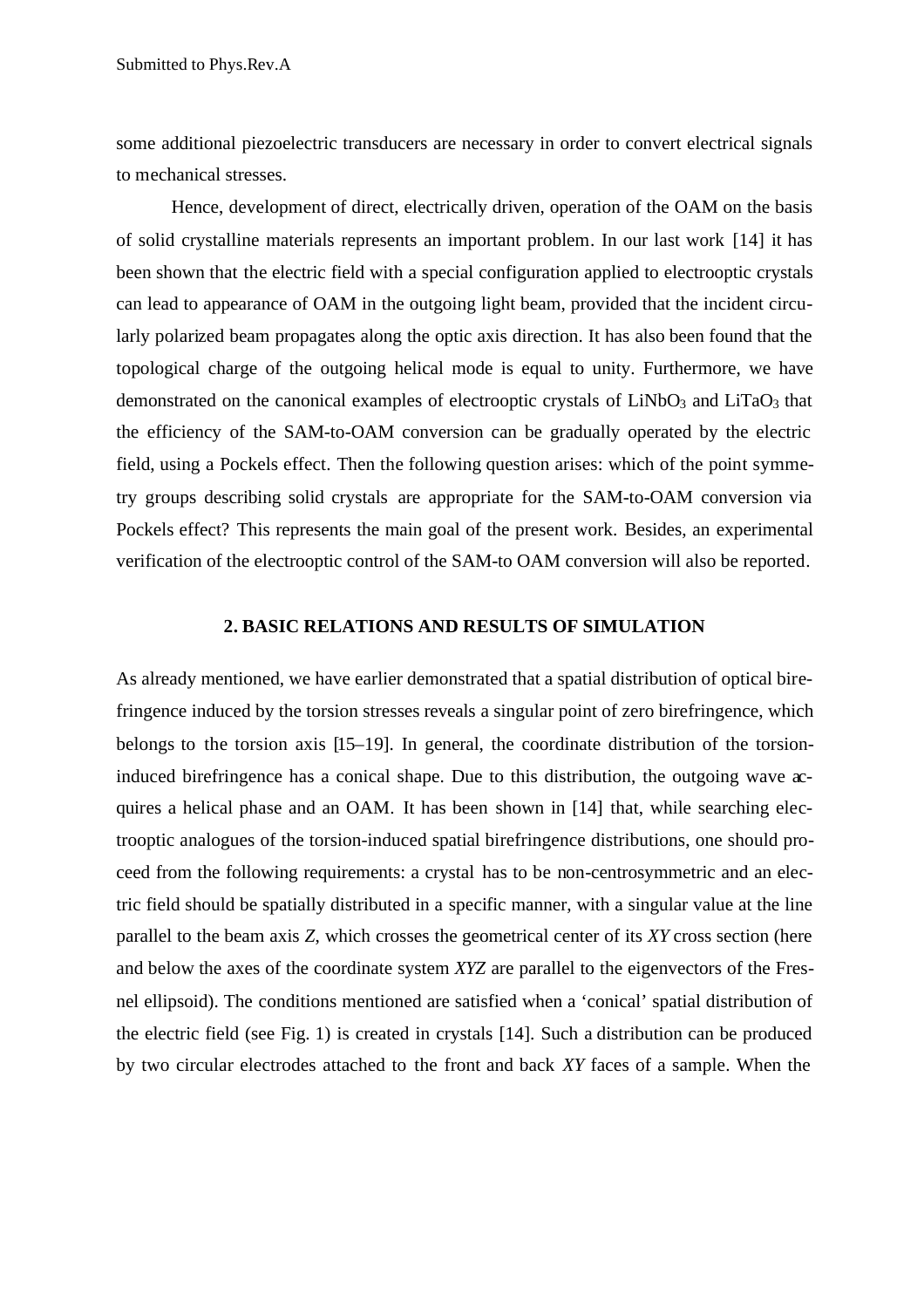electrodes essentially differ by their radiuses (e.g., the radius of one of them tends to zero), the projections  $E_1 = E_x$  and  $E_2 = E_y$  of the electric field would appear. Then the electric field components are given by the relations



FIG. 1. Schematic presentation of a crystalline plate with circular electrodes *e*1 and *e*2, and a conical spatial distribution of electric field produced by these electrodes.

$$
E_1 = kX \, , \, E_2 = kY \, , \, E_3 = kZ \, , \tag{1}
$$

where

$$
k = \frac{U}{d} \frac{Z}{X^2 + Y^2 + Z^2}.
$$
 (2)

In the spherical coordinate system defined by  $X = r \sin \Theta \cos j$ ,  $Y = r \sin \Theta \sin j$  and  $Z = r \cos \Theta$ , we obtain

$$
E_1 = \frac{U}{d} \frac{\tan \Theta}{1 + \tan^2 \Theta} \cos \boldsymbol{j} \tag{3}
$$

$$
E_2 = \frac{U}{d} \frac{\tan \Theta}{1 + \tan^2 \Theta} \sin \mathbf{j} \tag{4}
$$

$$
E_3 = \frac{U}{d(1 + \tan^2 \Theta)},
$$
\n(5)

where *U* denotes the applied electric voltage, *d* the thickness of a crystalline plate, and  $E_0 = U/d$ . One can see that the  $E_1$  and  $E_2$  components are equal to zero when  $\Theta = 0$  (a case of homogeneous field, with the field lines parallel to the *Z* axis) and increase with increasing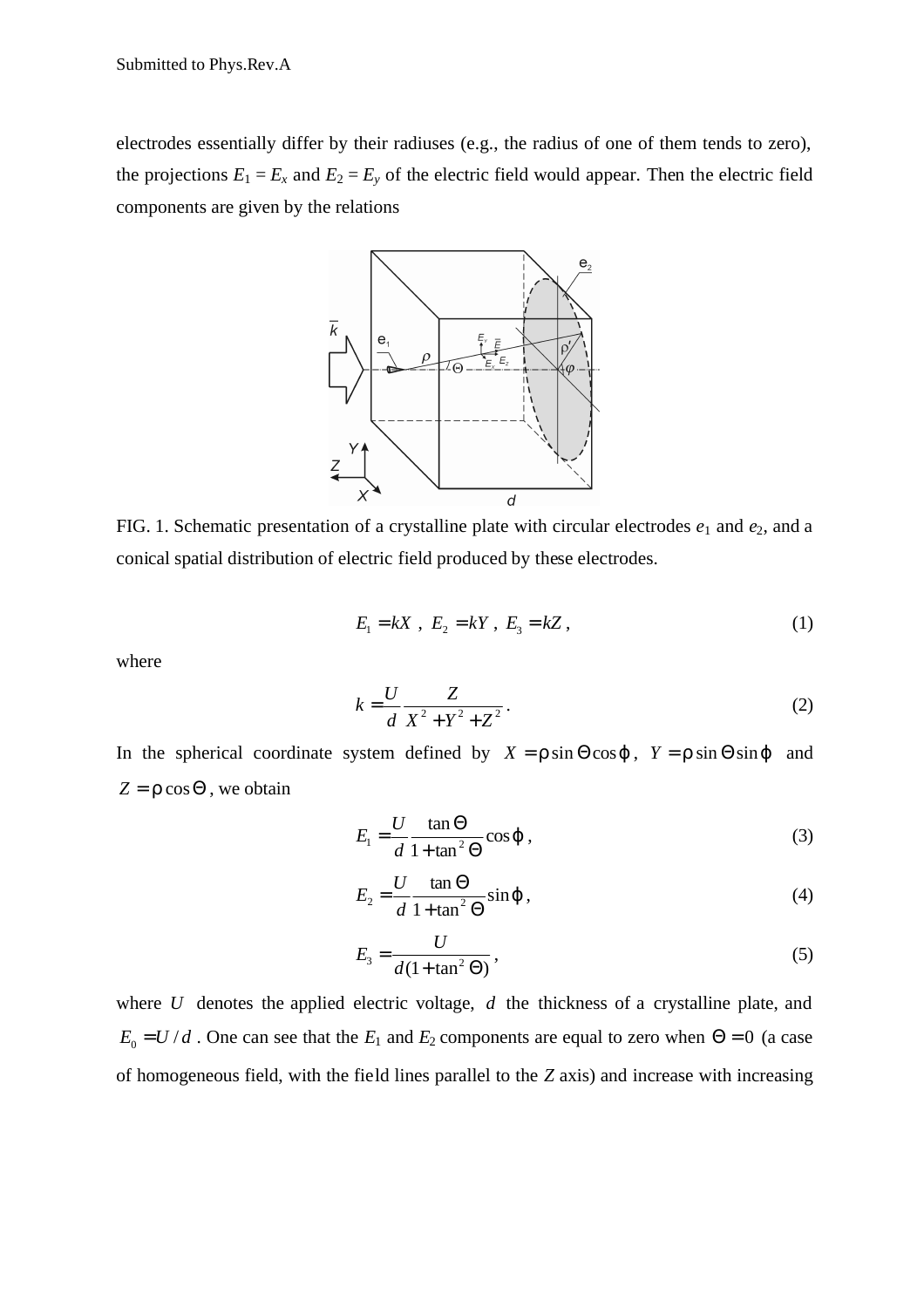Θ and decreasing *d*. Notice that the electric field appearing behind the cone limited by the filed lines presented in Fig. 1 is neglected.

The electrooptic Pockels effect is described by the relation  $\Delta B_i = r_i E_j$ , with  $r_i$  being the electrooptic tensor components and  $\Delta B_i$  the increments of the optical impermeability tensor. The electrooptic tensor has the following form:

$$
\begin{array}{c|cc}\n & E_1 & E_2 & E_3 \\
\hline\n\Delta B_1 & r_{11} & r_{12} & r_{13} \\
\Delta B_2 & r_{21} & r_{22} & r_{23} \\
\Delta B_3 & r_{31} & r_{32} & r_{33} \\
\Delta B_4 & r_{41} & r_{42} & r_{43} \\
\Delta B_5 & r_{51} & r_{52} & r_{53} \\
\Delta B_6 & r_{61} & r_{62} & r_{63}\n\end{array}
$$
\n(6)

where the tensor components displayed by grey color are of no practical importance in the present analysis. Since the optical beam propagates along the *Z* axis, we may consider only the *XY* cross section of the Fresnel ellipsoid in what follows. The equation of the *XY* cross section of the optical indicatrix perturbed by the mentioned field configuration reads as

$$
(B_1 + r_{11}E_1 + r_{12}E_2 + r_{13}E_3)X^2 + (B_1 + r_{21}E_1 + r_{22}E_2 + r_{23}E_3)Y^2
$$
  
+2(r<sub>61</sub>E<sub>1</sub> + r<sub>62</sub>E<sub>2</sub> + r<sub>63</sub>E<sub>3</sub>)XY = 1 (7)

where the components should  $E_1$  and  $E_2$  play a major part. Basing on the above analysis, one has to select the point symmetry groups for which the coefficients  $r_{11}$ ,  $r_{12}$ ,  $r_{21}$ ,  $r_{22}$ ,  $r_{61}$  and  $r_{62}$  do not equal to zero. Moreover, the crystals which belong to these symmetry groups should be optically isotropic or uniaxial in order to fulfill the condition for existence of the singular birefringence point, i.e. a zero birefringence value in the center of the *XY* cross section. The trigonal and hexagonal groups 3m, 32, 3,  $\overline{6}$ , and  $\overline{6}$ m2 belong to such systems.

The common feature of these groups is a three-fold axis (the groups containing the three-fold axis are subgroups of those with the inversion six-fold axis). The non-centrosymmetric cubic groups 23 and  $\overline{4}3m$  also contain a three-fold axis along [111] directions,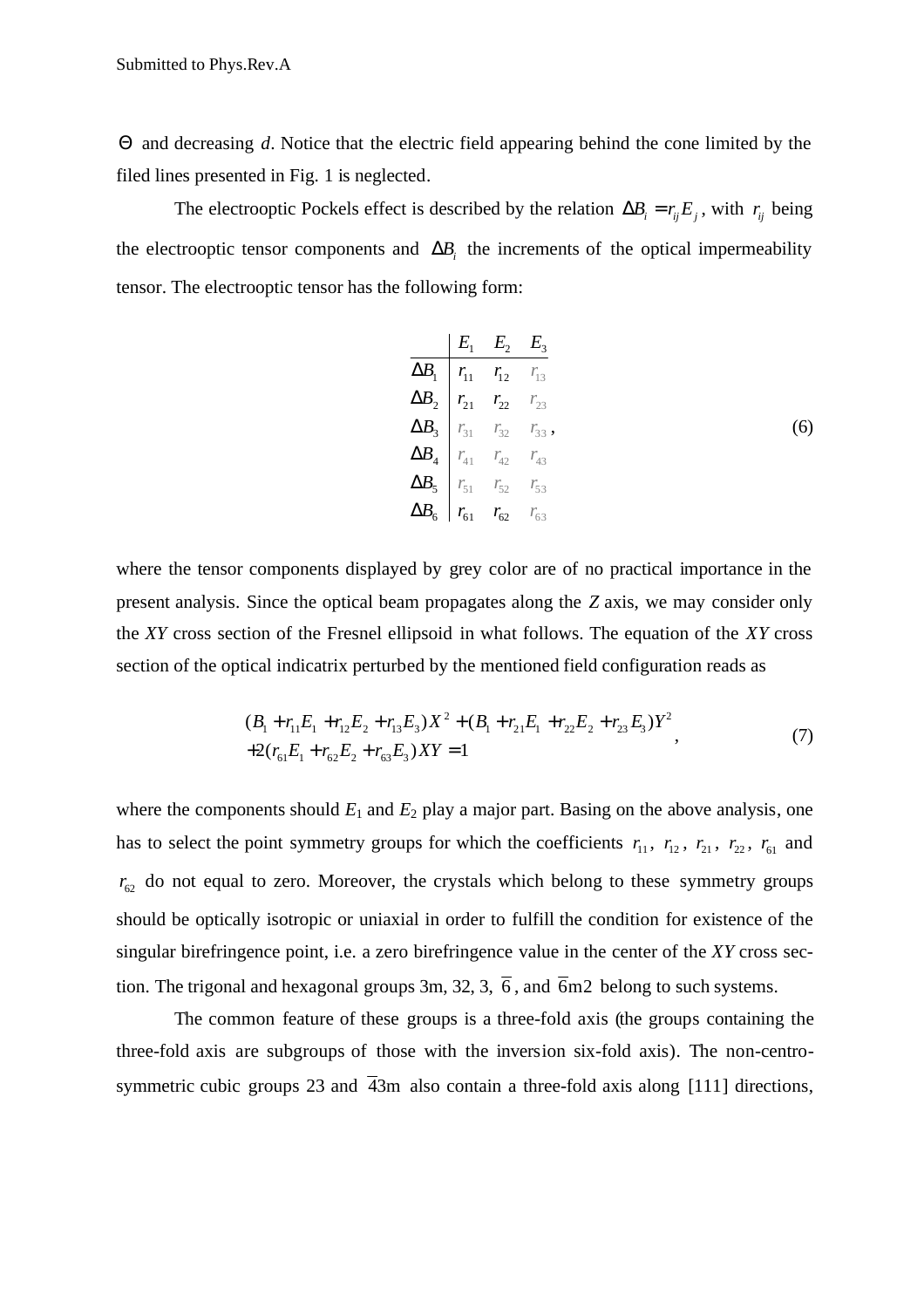although their coefficients  $r_{11}$ ,  $r_{12}$ ,  $r_{21}$ ,  $r_{22}$ ,  $r_{61}$  and  $r_{62}$  written in the eigen (crystallographic) coordinate system are equal to zero. Nonetheless, if we rewrite the tensor in a coordinate system where the *Z*′ axis becomes parallel, e.g., to [111] direction, these coefficients should not remain zero (notice that the analogical procedure has been used when analyzing the OAM induced via piezooptic effect under crystal torsion [13]). Thus, we start our analysis with the cubic crystals for the case when a nearly plane optical wave propagates along the *Z*′ axis belonging to (110) plane (see Fig. 2), in particular along the three-fold symmetry axis (i.e., the direction [111] of the principal coordinate system).



FIG. 2. Schematic representation of rotation of our working coordinate system with respect to the crystallographic one, which is used in order to describe the electric field-induced birefringence appearing for the propagation directions defined by angle *a* .

# *A. Cubic crystals of the symmetry groups* 23 and  $\overline{4}3m$

The electrooptic tensor written in the principal coordinate system for the crystals belonging to the point symmetry groups 23 and  $\overline{4}3m$  is given by a single independent electrooptic coefficient  $r_{41}$  ( $r_{41} = r_{52} = r_{63}$ ). However, if one rewrites the tensor in the coordinate system of which the *Z'* axis is parallel to the direction that belongs to the (110) plane (see Fig. 2, where the angle between the  $Z'$  and  $Z$  axes is equal to  $a$ , the coefficients under interest are given by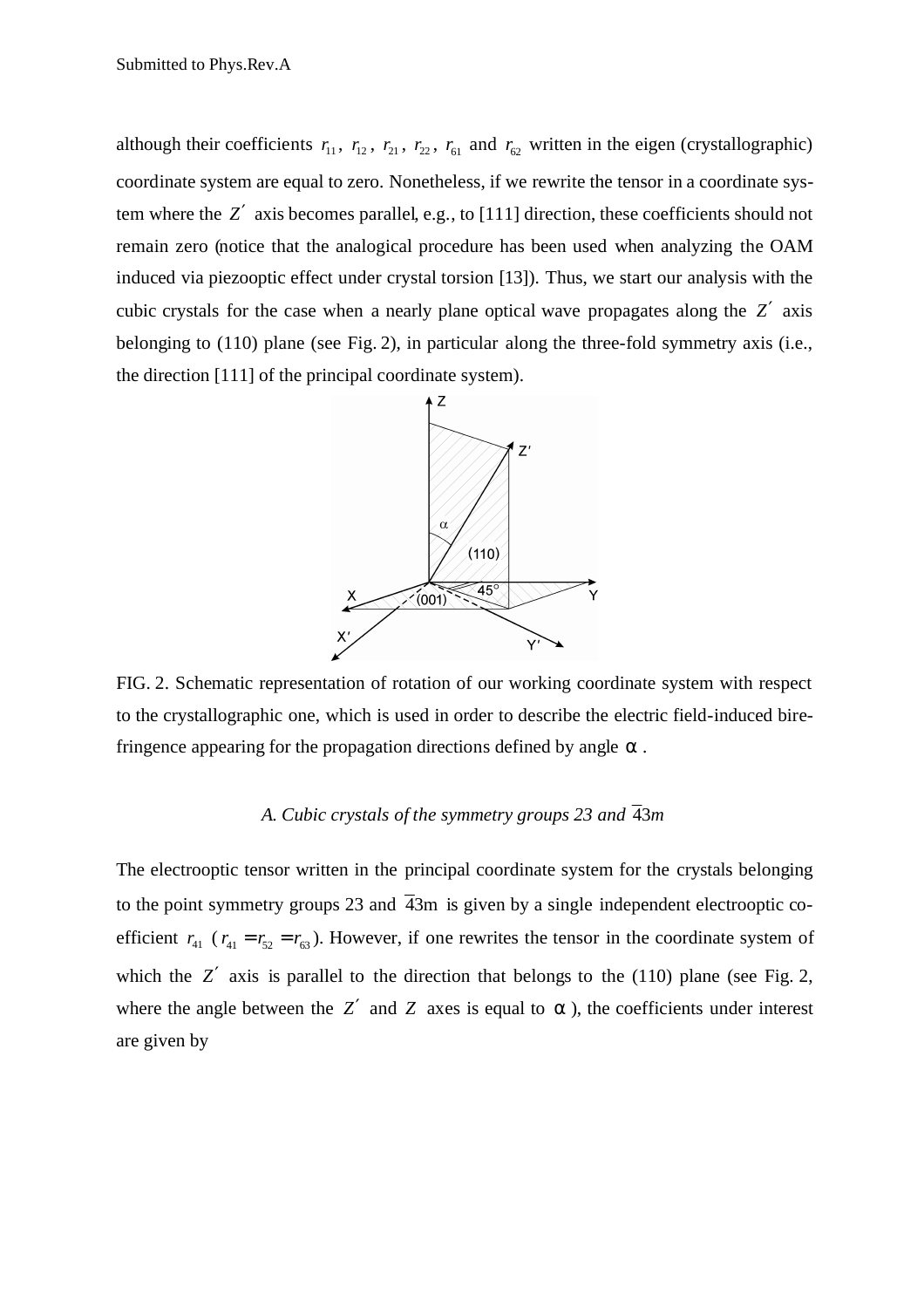$$
r'_{11} = r'_{22} = -\frac{3\sqrt{2}}{4} r_{41} \sin^3 \mathbf{a},
$$
  
\n
$$
r'_{12} = r'_{21} = r'_{61} = r'_{62} = \frac{\sqrt{2}}{4} r_{41} (1 + 3\cos^2 \mathbf{a}) \sin \mathbf{a}.
$$
\n(8)

Besides, as seen from Eq. (7), the coefficients  $r_{13}$ ,  $r_{23}$  and  $r_{63}$  can also induce the birefringence whenever  $r_{13} \neq r_{23}$  and  $r_{63} \neq 0$ . The relations for these tensor components rewritten in the primed coordinate system have the following form:

$$
r'_{13} = r'_{23} = -\frac{3}{2}r_{41}\sin^2 \mathbf{a}\cos \mathbf{a},
$$
  

$$
r'_{63} = \frac{1}{2}r_{41}(3\cos^2 \mathbf{a} - 1)\cos \mathbf{a}.
$$
 (9)

It is easily seen that  $r'_{13}$  is equal to  $r'_{23}$ , irrespective of the *a* values. However, we have  $r_{63} = 0$  only when  $a = 90$ deg (the [110] direction) or 54.74 deg (the [111] direction). The dependences of the appropriate electrooptic tensor coefficients on the angle *a* are displayed in Fig. 3.



FIG. 3. Dependences of relative electrooptic tensor coefficients  $r'_{ij}/r_{41}$  on the angle  $a$ :  $r'_{11}$  /  $r_{41}$  (semi-open circles),  $r'_{12}$  /  $r_{41}$  (full circles),  $r'_{13}$  /  $r_{41}$  (crosses), and  $r'_{63}$  /  $r_{41}$  (full triangles).

The relations for the birefringence and the angle of optical indicatrix rotation may be expressed as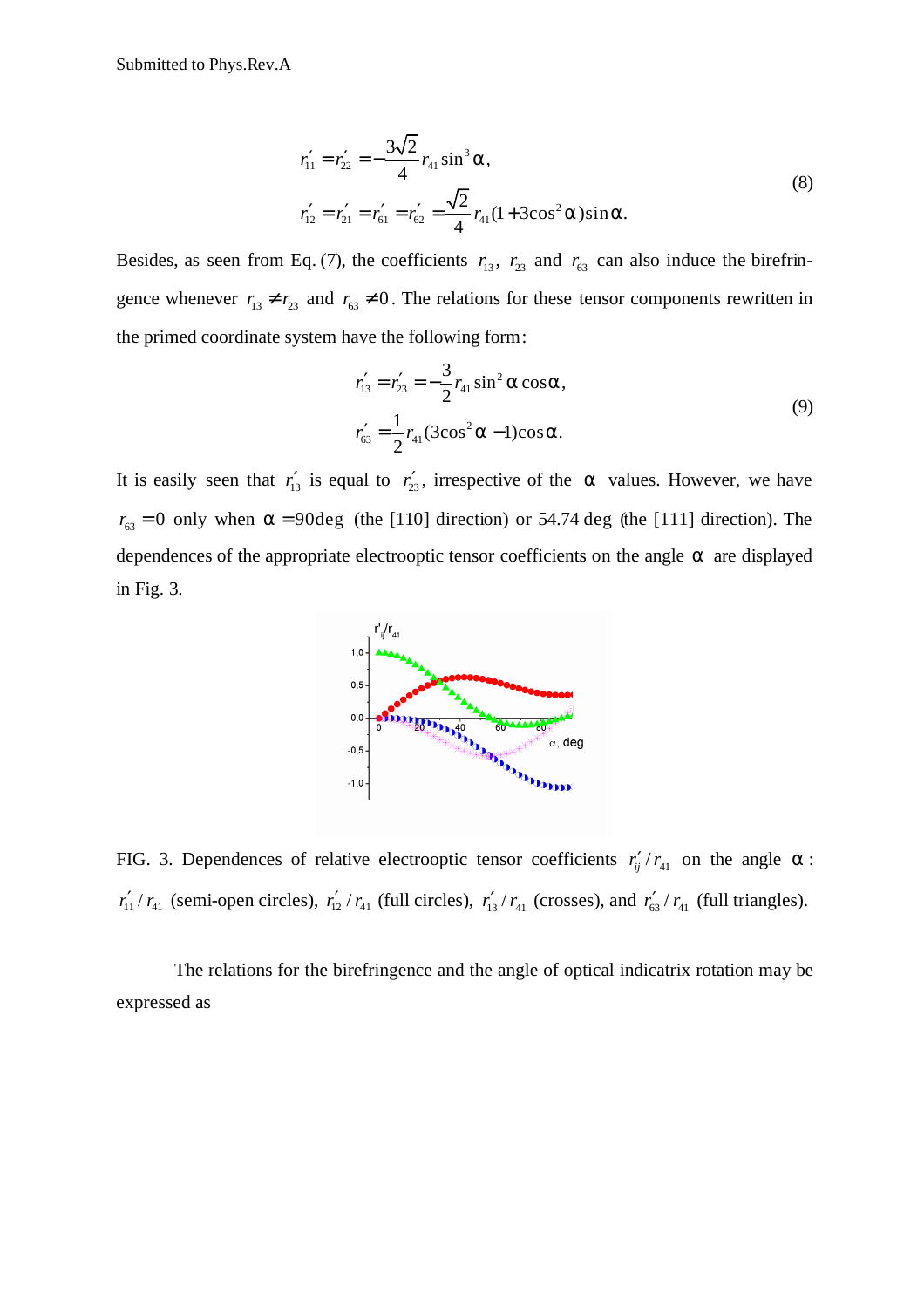$$
\Delta n_{XY'} = -\frac{1}{2} n^3 \sqrt{(r_{11}' - r_{12}')^2 (E_{X'} - E_{Y'})^2 + 4 (r_{12}' (E_{X'} + E_{Y'}) + r_{63}' E_{Z'})^2}
$$
  
= 
$$
-\frac{1}{2} n^3 E_0 \frac{Z'}{X'^2 + X'^2 + Z'^2} \sqrt{(r_{11}' - r_{12}')^2 (X' - Y')^2 + 4 (r_{12}' (X' + Y') + r_{63}' Z')^2},
$$
(10)

$$
-\frac{1}{2}n^3E_0 \frac{Z}{X'^2 + Y'^2 + Z'^2} \sqrt{(r'_{11} - r'_{12})^2 (X' - Y')^2 + 4(r'_{12}(X' + Y') + r'_{63}Z')^2}
$$
  
\n
$$
\tan 2Z_{Z'} = \frac{2(r'_{12}(E_{X'} + E_{Y'}) + r'_{63}E_{Z'})}{(r'_{11} - r'_{12})(E_{X'} - E_{Y'})} = \frac{2(r'_{12}(X' + Y') + r'_{63}Z')}{(r'_{11} - r'_{12})(X' - Y')}.
$$
(11)

In general, as seen from Fig. 3, a number of special values of the *a* angle should be considered separately, namely:  $\mathbf{a} = 0$  deg ( $r'_{11} = r'_{22} = r'_{12} = r'_{21} = r'_{13} = r'_{23} = 0$ ,  $r'_{63} = r_{41}$ ),  $\mathbf{a} = 90$ deg  $(r'_{63} = r'_{13} = r'_{23} = 0,$   $r'_{12} = r'_{21} = 0.35 r_{41},$   $r'_{11} = r'_{22} = -1.06 r_{41},$  and  $\mathbf{a} = 54.74 \text{deg}$  $(r'_{12} = r'_{21} = -r'_{13} = -r'_{23} = -r'_{11} = -r'_{22} = 0.57 r_{41}, r'_{63} = 0$ ).

The spatial distributions of the effective birefringence (i.e., the birefringence appearing in an inhomogeneous sample for certain directions of light propagation) and the angle of optical indicatrix rotation simulated for  $Bi_{12}TiO_{20}$  crystals taken as an example of cubic electrooptic crystals are presented in Fig. 4 and Fig. 5, respectively. Here the point symmetry group is 23,  $n = 2.56$ , and  $r_{41} = 5.7 \times 10^{-12}$  m/V at  $I = 632.8$ nm [20]. The rest of the parameters are taken to be  $R = 0.01$  m (the larger electrode radius),  $d = 0.005$  m (the sample thickness), and  $U = 5000$  V. Continuous changes in the effective birefringence and the angle of optical indicatrix rotation occurring with changing *a* angle are illustrated using multimedia. Notice that the spatial distributions of the effective birefringence presented in Fig. 4 have been obtained using integration of the phase difference along the direction of light propagation basing on the function given by formula (10). In other words, the mean value of the phase difference function over the optical path has been derived on the basis of the evident

relationship 
$$
\Delta \Gamma = -\frac{2p}{I} \int_{\frac{r'd}{R}}^{d} \Delta n_{XY} dZ
$$
. As shown in [14, 19], the mean value of the phase dif-

ference function is equal to the effective phase difference calculated using a straightforward Jones matrix approach.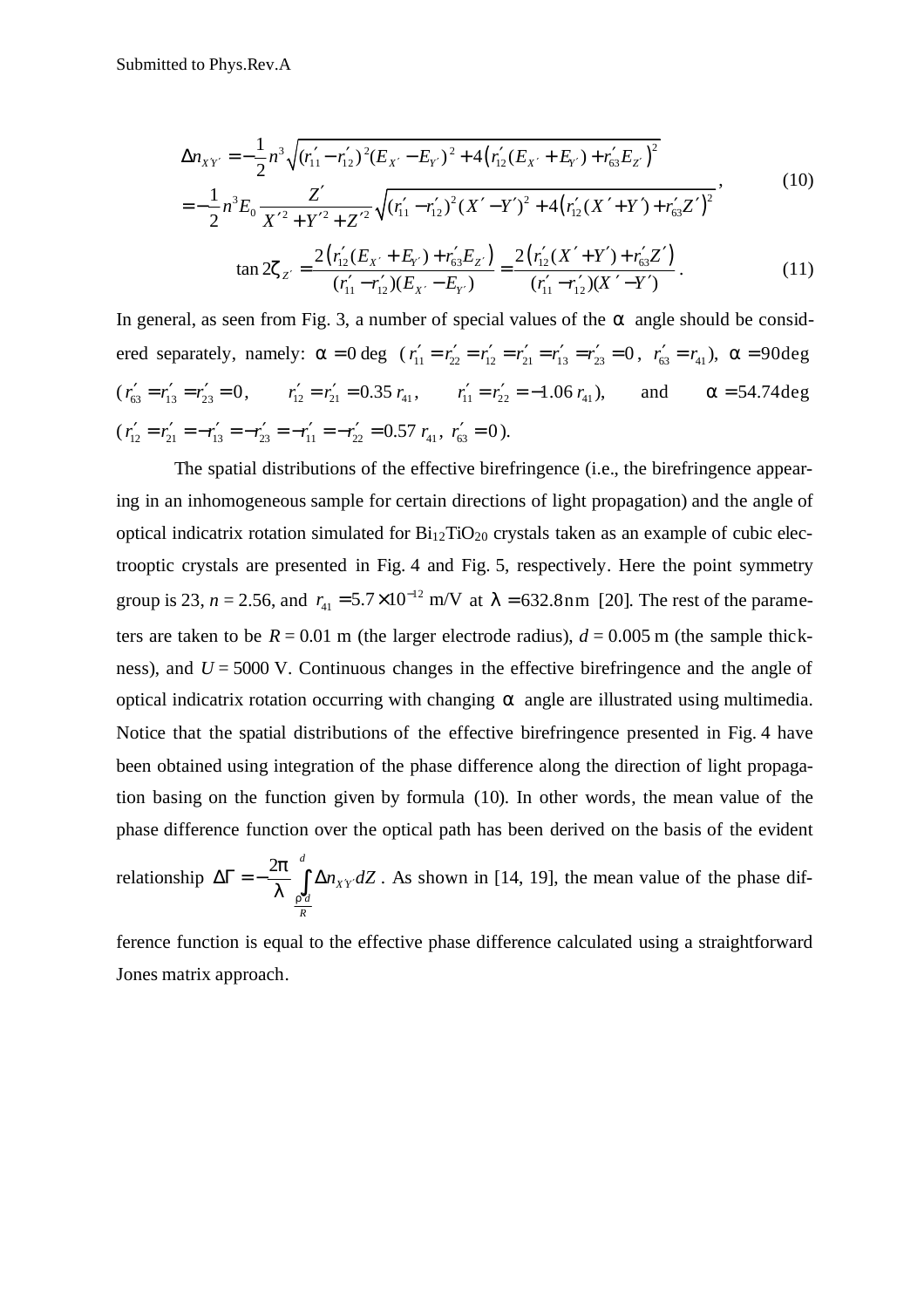

FIG. 4. Spatial distributions of the effective birefringence induced by conically shaped electric field in the *X'Y'* plane of  $Bi_{12}TiO_{20}$  crystals  $(a - a = 0 \text{ deg}, b - a = 54.74 \text{ deg}, c - a = 0 \text{ deg}, c = 54.74 \text{ deg}, c = 54.74 \text{ deg}, c = 54.74 \text{ deg}, c = 54.74 \text{ deg}, c = 54.74 \text{ deg}, c = 54.74 \text{ deg}, c = 54.74 \text{ deg}, c = 54.74 \text{ deg}, c = 54.74 \text{ deg}, c = 54.74 \$ *a* = 90deg ) (see also multimedia file 1).



FIG. 5. Spatial distribution of the angle of optical indicatrix rotation induced by conically shaped electric field in the *X'Y'* plane of  $Bi_{12}TiO_{20}$  crystals (a –  $a = 0$  deg, b –  $a = 54.74 \text{deg}, c - a = 90 \text{deg}$ ) (see also multimedia file 2).

As seen from Fig. 4(a), at  $\mathbf{a} = 0$  deg the module of the effective birefringence has a maximum in the center of the  $XY'$  cross section and follows to zero with increasing distance *r'* (here the polar coordinate system is introduced, with  $X' = r' \cos j$  and  $Y' = r' \sin j$ ). The angle of optical indicatrix rotation is equal to  $45 \text{deg}$  throughout all the  $X\gamma'$  cross section (see Fig.  $5(a)$ ). In fact, following from Eqs.  $(8)$ – $(11)$  we have

$$
\Delta n_{XY'} = -n^3 E_0 \frac{Z'^2}{r'^2 + Z'^2} r_{41} = -n^3 E_0 \frac{Z'^2}{r^2} r_{41} \text{ and } \mathbf{z}_{Z'} = 45^\circ, \tag{12}
$$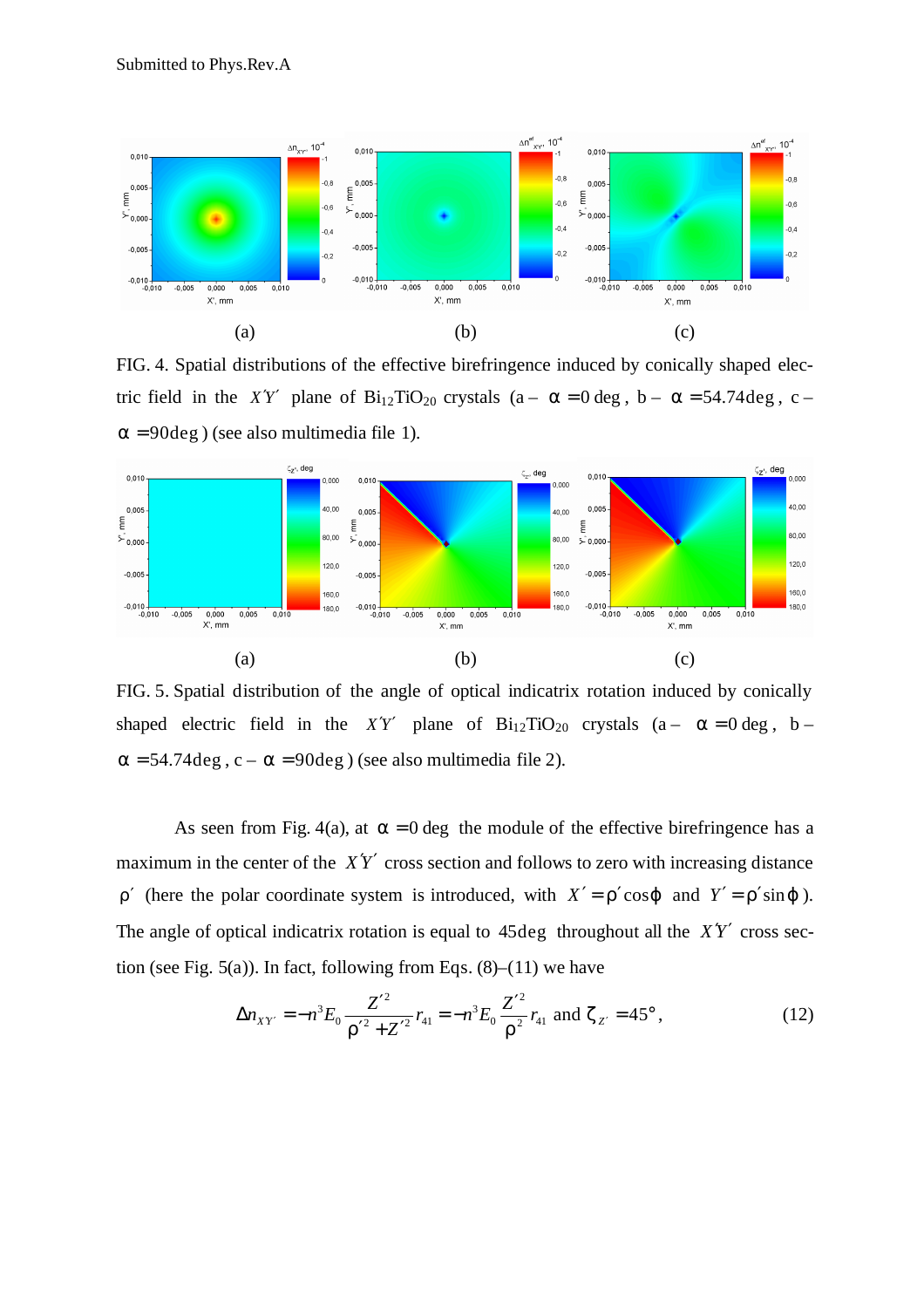so that, at  $r' = 0$ , the module of the induced birefringence reveals a maximum  $(\Delta n_{xy}^{ef} = -n^3)$  $0'$  41  $\Delta n_{XY}^{ef} = -n^3 E_0 r_{41}$ ). Hence, the spatial distribution of the effective birefringence has a singular point in the center of the  $X'Y'$  cross section. However, this singular point cannot lead to appearance of screw dislocation of the phase front of the emergent beam (as well as appearance of an optical vortex and an OAM) because of lack of any dependence of  $z_{Z'}$  (and so of the phase of light wave) on the tracing angle *j* . Moreover, the intensity of light emergent from the system consisting of a sample placed between circular polarizers is not equal to zero at  $r' = 0$ , being dependent on the electrically induced phase difference.

With increasing *a* angle (see Fig. 4, Fig. 5, and the multimedia files 1 and 2), the maximum of the effective birefringence is gradually replaced by its minimum ( $\Delta n_{XY}^{ef} = 0$ ). Notice that the coordinates of the minimal effective birefringence correspond to those for which the angle of optical indicatrix rotation has indefinite value. At  $a = 54.74 \text{deg}$  (see Fig. 4(b) and Fig. 5(b)), the point that corresponds to zeroes of the effective birefringence and indefinite indicatrix rotation angle occupies the center of the  $XY'$  cross section. Following from Eqs.  $(8)$ – $(11)$ , one can write for this case

$$
\Delta n_{XY'} = -\sqrt{\frac{2}{3}} n^3 r_{41} E_0 \frac{\mathbf{r}'}{\mathbf{r}^2} Z', \qquad (13)
$$

$$
\tan 2z_{z'} = -\frac{(X' + Y')}{(X' - Y')} = -\frac{\cos j + \sin j}{\cos j - \sin j} = \tan \left( \frac{3p}{4} - j \right), \text{ or } z_{z'} = \frac{3p}{8} - \frac{j}{2}. \tag{14}
$$

Thus, the optical indicatrix rotation angle changes twice as slower than the tracing angle *j* , beginning from the initial value  $j_0 = 3p/8$  that corresponds to appearance of a pure screw dislocation of the phase front of the emergent light and the OAM equal to unity (see our recent works [12, 13]).

When considering the central point of the  $XY'$  cross section as a defect on spatial map of the optical indicatrix orientation and using definitions usual for the liquid-crystal terminology, one can see that the topological strength of this defect is equal to  $q = \pm 1/2$  and the angle  $z_z$  amounts to half the angle  $j$ . It is obvious that the sign of the optical indicatrix rotation would reverse whenever the sign of the applied electric field does so. This corre-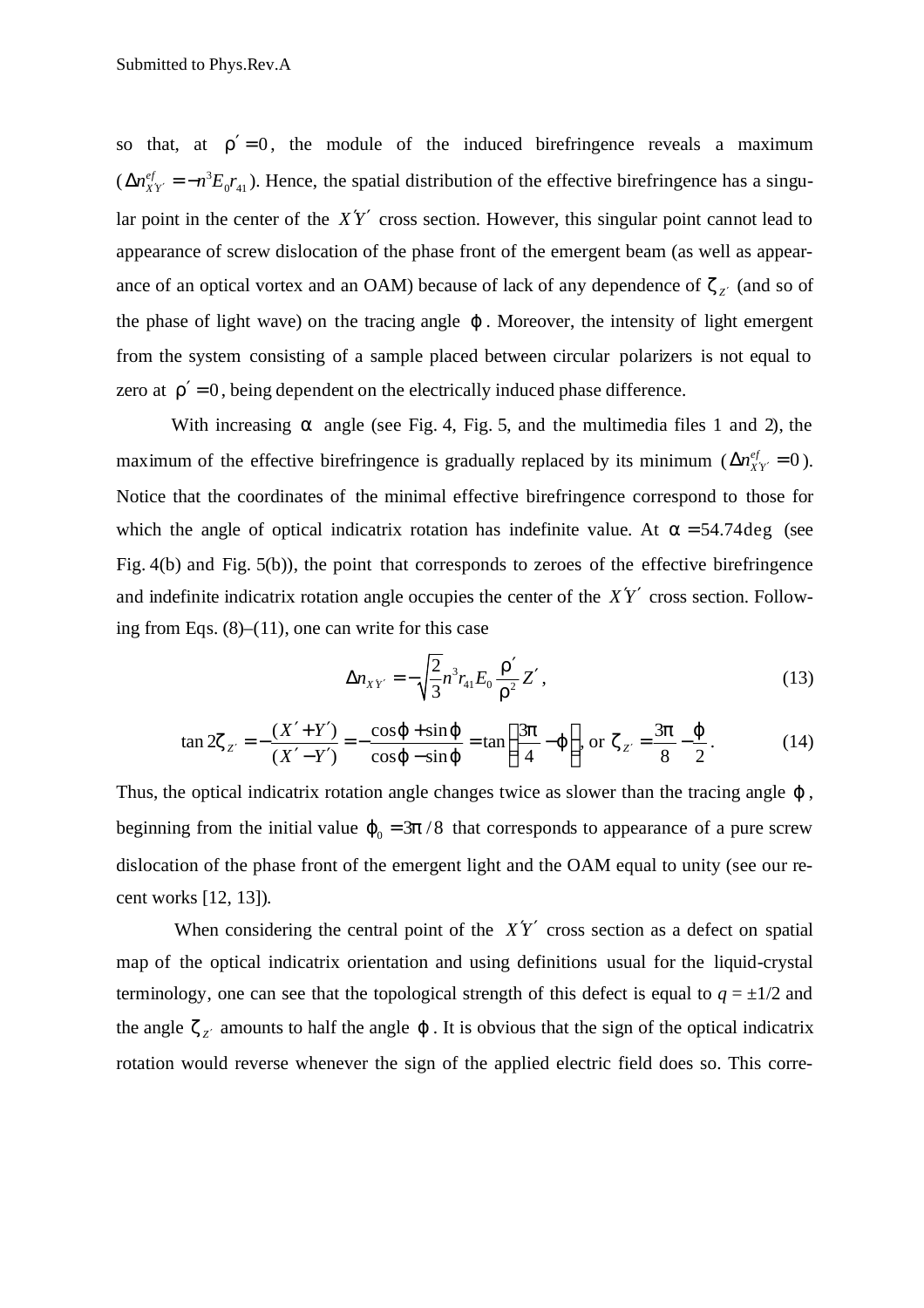sponds to a sign reversal of the induced effective birefringence and the optical indicatrix rotation by 90 deg. Contrary to the torsion-induced birefringence [12, 13], the birefringence caused by the electric field reveals nonlinear dependences on the both coordinates *X*′ and *Y'*, which in general are defined by the ratio  $\mathbf{r}'\mathbf{Z}'/\mathbf{r}^2$ .

The induced effective birefringence reveals a circular distribution in the  $\chi'Y'$  plane (see Fig. 4(b)), being equal to zero at the geometrical center of the  $\chi'Y'$  cross section. A typical spatial distribution of the effective birefringence along the *X*′ axis is shown in Fig. 6. It is evident from Fig. 6 that the module of the effective birefringence increases with increasing  $|X'|$  coordinate, tending from a zero value at  $X' = 0$  to its maximum at  $X'_{\text{max}} = \pm 4.0$  mm. Note that the  $X'_{\text{max}}$  value is independent of either the electrooptic coefficient or the electric voltage applied. Further increase in *X*′ produces decrease in the induced value  $\left|\Delta n_{XY}^{ef}\right|$ . The coordinate dependence of the effective birefringence mentioned above is caused by the two mechanisms: (i) increase in  $\left| \Delta n_{XY}^{ef} \right|$  occurring with increasing  $|X'|$ , due to increasing  $E_1$  and  $E_2$  projections, and (ii) decrease in  $\left| \Delta n_{XY}^{ef} \right|$  occurring with increasing  $|X|$ , due to decreasing effective optical path (i.e., the optical path in that part of crystal which is subjected to the electric field).



FIG. 6. Dependence of the effective birefringence of  $Bi_{12}TiO_{20}$  crystals induced by the electric voltage 5 kV on the *X*′ coordinate.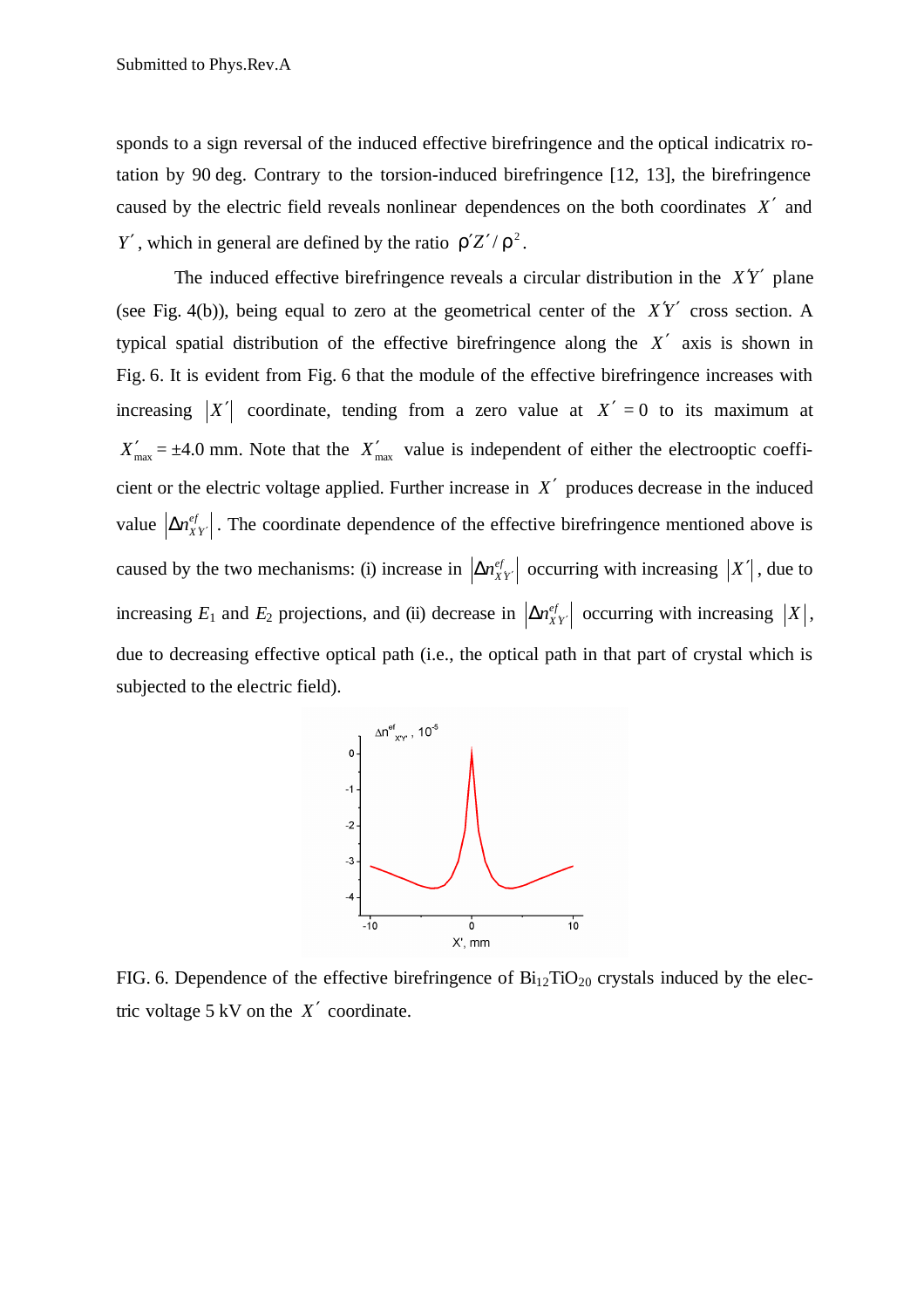It has been shown in [14] that the appropriate analytical relationship describing the effective birefringence distribution correspond to the relation for the mean value of the function

$$
\Delta n_{XY}^{ef} = -\frac{n^3 r_{41} E_0 R \mathbf{r}'}{\sqrt{6} d(R - \mathbf{r}')} \ln \frac{(\mathbf{r}'^2 + d^2) R^2}{(R^2 + d^2) \mathbf{r}'^2}.
$$
 (15)

As a consequence, the minimization procedure yields the following radius that corresponds to the extreme  $\Delta n_{XY}^{ef}$  value:

$$
\mathbf{r}'_{\text{max}} = d \frac{\sqrt{-W\left(-\frac{2R^2e^{-2}}{R^2+d^2}\right)W\left(-\frac{2R^2e^{-2}}{R^2+d^2}\right)+2}}{W\left(-\frac{2R^2e^{-2}}{R^2+d^2}\right)+2},\tag{16}
$$

where  $2 -2$  $W\left(-\frac{2R^2e^{-2}}{R^2+d^2}\right)$  $R^2 + d$  $\left(-\frac{2R^2e^{-2}}{R^2+d^2}\right)$  $\left(R^2+d^2\right)$ implies the *LambertW* function. This is why the mentioned radius de-

pends only on the geometrical parameters of the sample and the electrodes.

With further increase in the angle **a** (see Fig. 4 and Fig. 5), the ring of the maximum effective birefringence values with the unchangeable height is gradually transformed into the ring with changeable height, the latter being dependent on the tracing angle *j* (see Fig. 7). At  $a = 90 \text{deg}$ , the relations for the birefringence and the optical indicatrix rotation angle are given by the formulas

$$
\Delta n_{XY'} = -\frac{1}{2\sqrt{2}} n^3 r_{41} E_0 \frac{\mathbf{r}' Z'}{\mathbf{r}^2} \sqrt{5 - 6\sin \mathbf{j} \, \cos \mathbf{j}} \,, \tag{17}
$$

$$
\tan 2z_{Z'} = -\frac{X' + Y'}{2(X' - Y')} = -\frac{\cos j + \sin j}{2(\cos j - \sin j)} = \frac{1}{2} \tan(3p / 4 - j),
$$
  

$$
z_{Z'} = \frac{1}{2} \arctan\left(\frac{1}{2} \tan(3p / 4 - j)\right).
$$
 (18)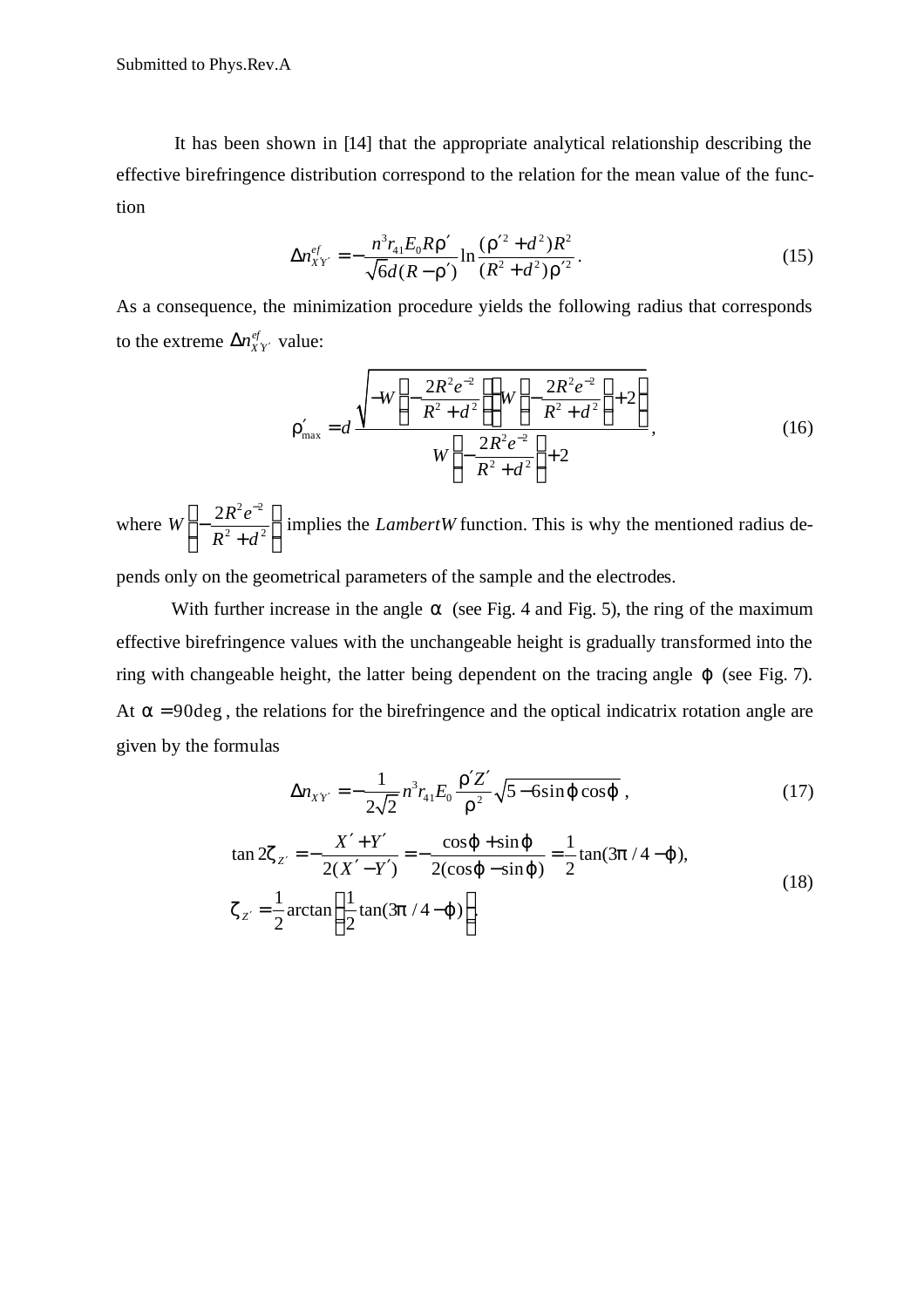

FIG. 7. Spatial distributions of the effective birefringence induced in  $Bi_{12}TiO_{20}$  crystals by the electric voltage 5 kV at  $a = 0$  deg (a)  $a = 54.74$  deg (b), and  $a = 90$  deg (c).

Eq.  $(17)$  is similar to Eq.  $(13)$ , with the only difference that the extra factor  $\sqrt{5 - 6\sin j \cos j} = \sqrt{5X'^2 - 6XY' + 5Y'^2}$  appearing in Eq. (17) represents the relation for the oval. Hence, the total effective birefringence distribution is given by multiplication of the function of the oval and the function  $\Delta n_{XY} \sim E_0 \mathbf{r}' Z' / \mathbf{r}^2$ , which describes a crater-like spatial birefringence distribution (see Fig. 4(b) and Fig. 6). Let us remind that such spatial birefringence distribution produce a mixed screw-edge dislocation of the phase front of the outgoing optical wave (see [13, 18, 21]). This is a reason why the dependence of the optical indicatrix rotation angle on the tracing angle (see Eq. (18) and Fig. 5(c)) is nonmonotonic. In other words, in the case of  $a = 90$ deg we will deal with the mixed screw-edge dislocation of the phase front of light emerging from the system consisting of a sample placed between the crossed circular polarizers. Finally, the changes in the angle *a* from the zero value to 90 deg should lead to appearance of the screw dislocation of the phase front, which occupies the center of the *X'Y'* cross section at  $a = 54.74 \text{ deg}$ . Further increase in *a* results in a mixed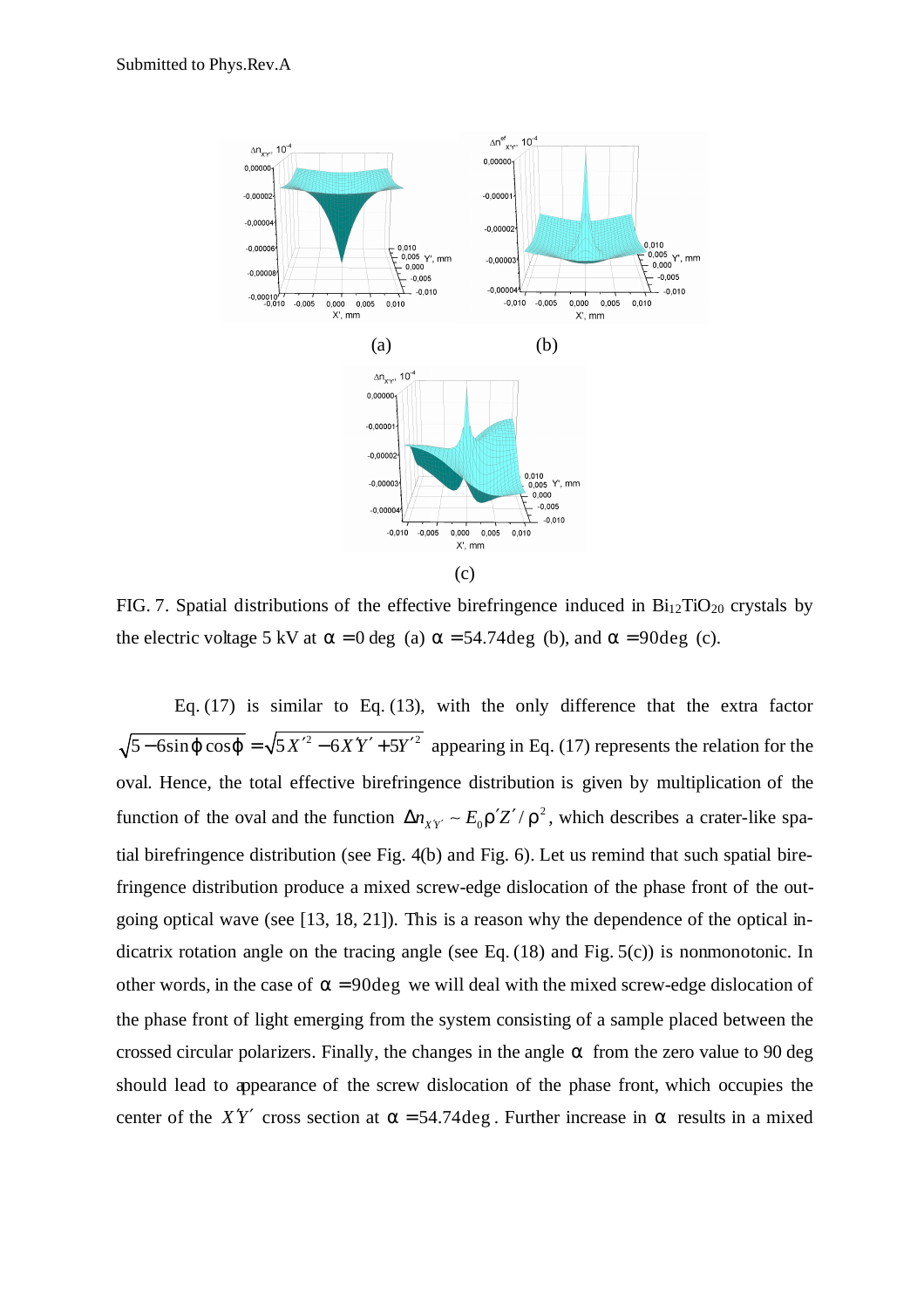center of the *XY'* cross section at  $a = 54.74 \text{ deg}$ . Further increase in *a* results in a mixed screw-edge dislocation. The pure screw dislocation of the phase front, and so the optical vortex and the OAM, can be observed when the circularly polarized light propagates along the [111] direction in the cubic crystals of the point symmetry groups 23 and  $\overline{4}3m$ , and the conically shaped electric field is applied.

## *B. Trigonal and hexagonal crystals of the point symmetry groups 3m, 32, 3,*  $\overline{6}$ *, and*  $\overline{6}$ *m2*

Now we write out the relations for the birefringence and the rotation angle of optical indicatrix induced in the crystals belonging to the point symmetry groups 3m (m  $\perp X$ ), 32 (2 ||Y), and  $\overline{6m2}$  (m  $\pm X$ ) in case when the conically shaped electric field is applied along the optic axis and the light propagates along the same direction:

$$
\Delta n_{XY} = -n_o^3 r_{22} E_0 \frac{Z \sqrt{X^2 + Y^2}}{X^2 + Y^2 + Z^2} = -n_o^3 r_{22} E_0 \frac{r'}{r^2} Z,
$$
\n(19)

$$
\tan 2z_z = \frac{X}{Y} = \cot j \text{ , or } z_z = \frac{p}{4} - \frac{j}{2}, \qquad (20)
$$

where  $n<sub>o</sub>$  means the ordinary refractive index. These relations are almost the same as Eqs. (13) and (14) that describe the birefringence and the optical indicatrix rotation in the cubic crystals, provided that the electric field is applied along the [111] direction and the light propagates in the same direction (see Fig. 4(b) and Fig. 5(b)). Hence, now we will deal with a canonical vortex of which OAM is equal to unity. On the other hand, for the crystals belonging to the point symmetry groups 3 and  $\overline{6}$  the corresponding relations have somewhat different form:

$$
\Delta n_{XY} = -n_o^3 \sqrt{r_{11}^2 + r_{22}^2} E_0 \frac{Z \sqrt{X^2 + Y^2}}{X^2 + Y^2 + Z^2} = -n_o^3 \sqrt{r_{11}^2 + r_{22}^2} E_0 \frac{\mathbf{r}'}{\mathbf{r}^2} Z,
$$
(21)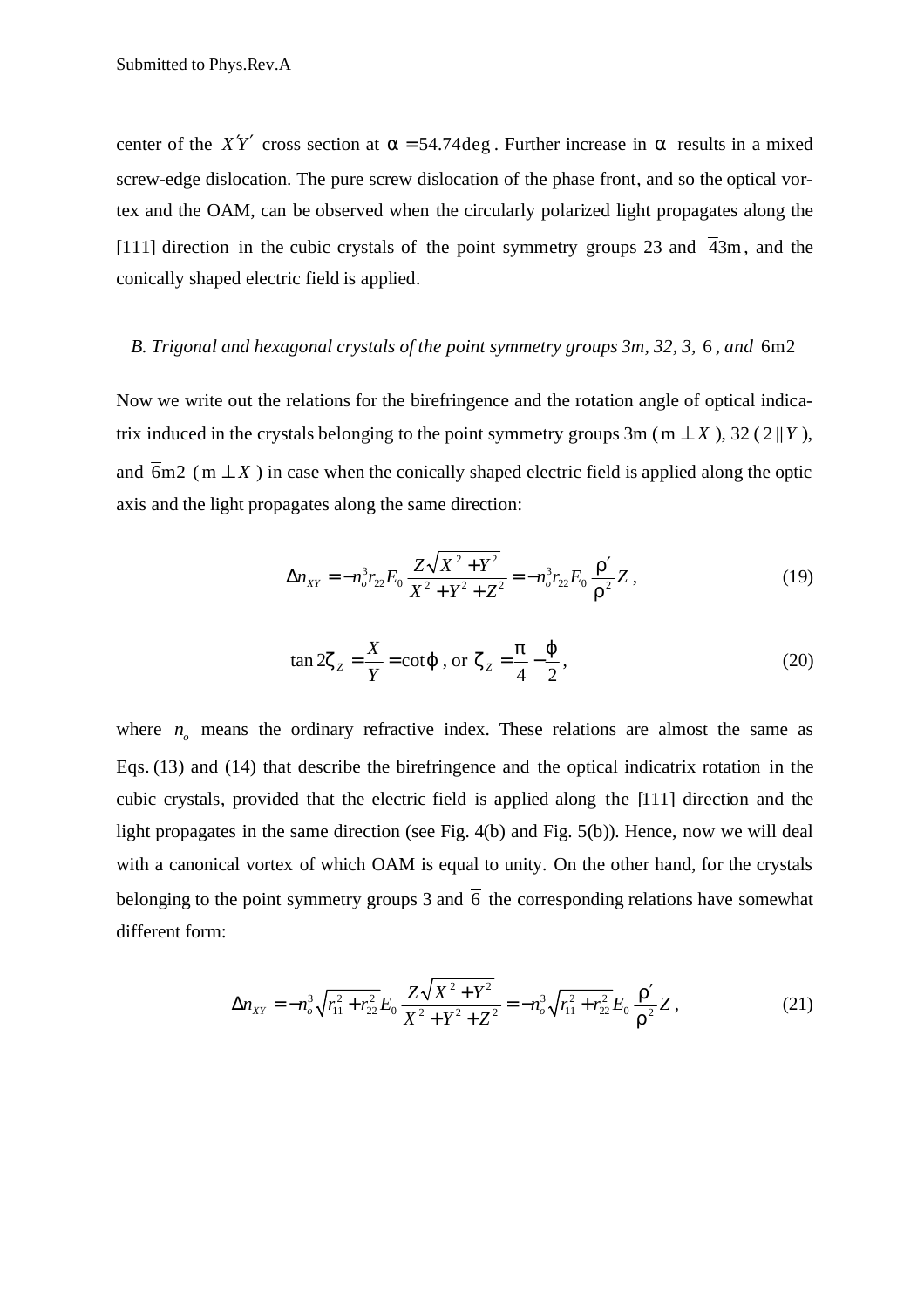$$
\tan 2z_{z} = -\frac{r_{22}X + r_{11}Y}{r_{11}X - r_{22}Y} = -\frac{r_{22}\cos j + r_{11}\sin j}{r_{11}\cos j - r_{22}\sin j}, \text{ or } z_{z} = \frac{p}{2} - j_{0} - \frac{j}{2}, \tag{22}
$$

where  $\boldsymbol{j}_0 = \frac{1}{2} \arctan \frac{I_{22}}{I}$ 11  $\frac{1}{2}$ arctan 2 *r r*  $j_0 = \frac{1}{2}$  arctan  $\frac{122}{2}$ . The latter case differs from the former only by the initial indicatrix rotation angle  $j_0$ , which is now defined by the ratio of electrooptic tensor components.

## **3. SAM-to-OAM CONVERSION IN LITHIUM NIOBATE CRYSTALS**

Lithium niobate crystals LiNbO<sub>3</sub> are canonical electrooptic materials that belong to the symmetry group 3m. Let us analyze the appearance of the OAM in the emergent light beam that has passed through an optical system consisting of a right-handed circular polarizer, a crystalline sample subjected to the electric field of conical configuration, and a left-handed circular polarizer. Notice that the incident beam can be represented by a nearly plane wave and the SAM equal to  $S^{inc} = -\hbar$ . The electric field of the emergent light may be written as

$$
E^{out}(\mathbf{r}'\mathbf{j}) = E_A \cos \frac{\Delta \Gamma(\mathbf{r}')}{2} \begin{bmatrix} 1 \\ \pm i \end{bmatrix} + iE_A \sin \frac{\Delta \Gamma(\mathbf{r}')}{2} e^{\pm i2\mathbf{q}j \pm i2\mathbf{a}_0} \begin{bmatrix} 1 \\ \mp i \end{bmatrix},
$$
(23)

where  $2q = m = 1$  is the helicity number and  $E_A$  the wave amplitude. The first term in Eq. (23) describes the plane wave with the same SAM as in the incident one (i.e.,  $-\hbar$ ), while the second one corresponds to the wave with the helical wave front that carries some OAM (see [11]). Since the angular momentum must be conserved, one can write the following relation for the SAM-to-OAM conversion:

$$
J^{inc} = J^{out} + M \t{,} \t(24)
$$

where  $J^{inc} = S^{inc} = -\hbar$  is the total angular momentum of the incident photon,  $J^{out} = L^{out} + S^{out} = -2q\hbar + \hbar = 0$  the total angular momentum of the emergent photon  $(S^{out} = +\hbar, L^{out} = -2q\hbar)$ , and  $L^{out}$  the OAM of the latter. The mechanical angular momen-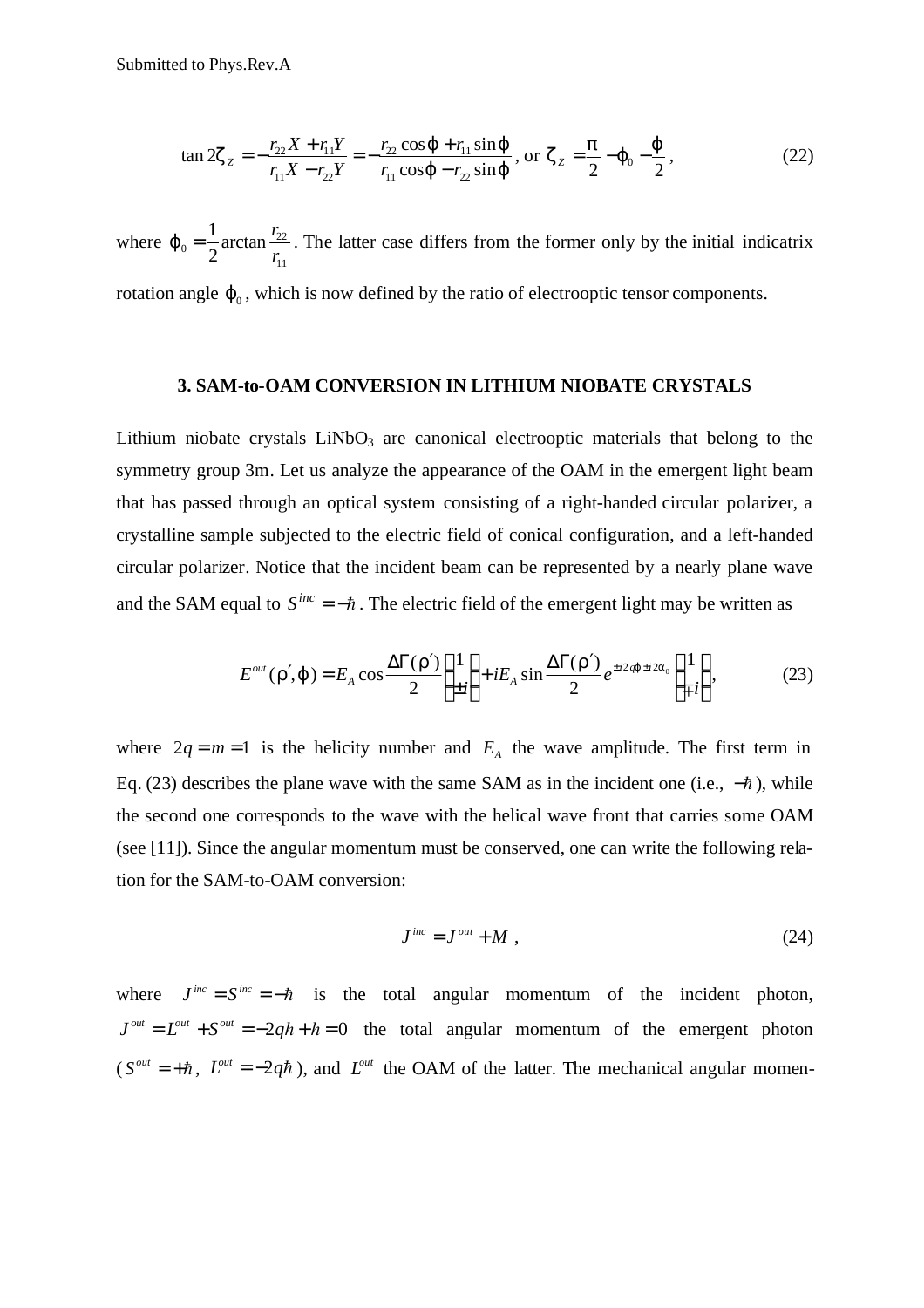tum transferred to the crystalline sample due to the Beth effect [5] is therefore equal to  $M = -\hbar$ . However, the latter relation which reflects the fact of conservation of the angular momentum has been written under the condition  $\Delta \Gamma = p$ , though the phase difference can depend on the module  $r'$ . In this case one should take into account that the plane wave described by the first term of Eq. (23), with the SAM equal to  $-\hbar$ , also emerges from the sample. Then the efficiency of the SAM-to-OAM conversion is defined by the ratio

$$
\mathbf{h} = \frac{I_l^{out}}{I_r^{inc}},\tag{25}
$$

where  $I_r^{inc}$  is the intensity of the right-handed incident wave and  $I_l^{out}$  that of the left-handed outgoing wave.

The *XY* intensity distribution for the outgoing beam can be calculated using the Jones matrices (see Ref. [12] for more details). The appropriate spatial intensity distributions calculated for different electric voltages are presented in Fig. 8, while the dependences of the efficiency **h** on the voltage are given in Fig. 9 (here the values  $r_{22} = 3.4 \times 10^{-12}$  m/V and  $n<sub>o</sub> = 2.286$  [22] are taken). As seen from Fig. 8 (a to c), the outgoing light beam corresponds to a pure doughnut mode that bears the OAM. The efficiency of the SAM-to-OAM conversion calculated theoretically reaches  $\sim 30\%$  at  $\sim 19 \text{ kV}$  for LiNbO<sub>3</sub> crystals, if the beam radius equals to  $r' = R$ . This efficiency can be further increased by decreasing the light beam radius.



(a)  $(b)$  (c)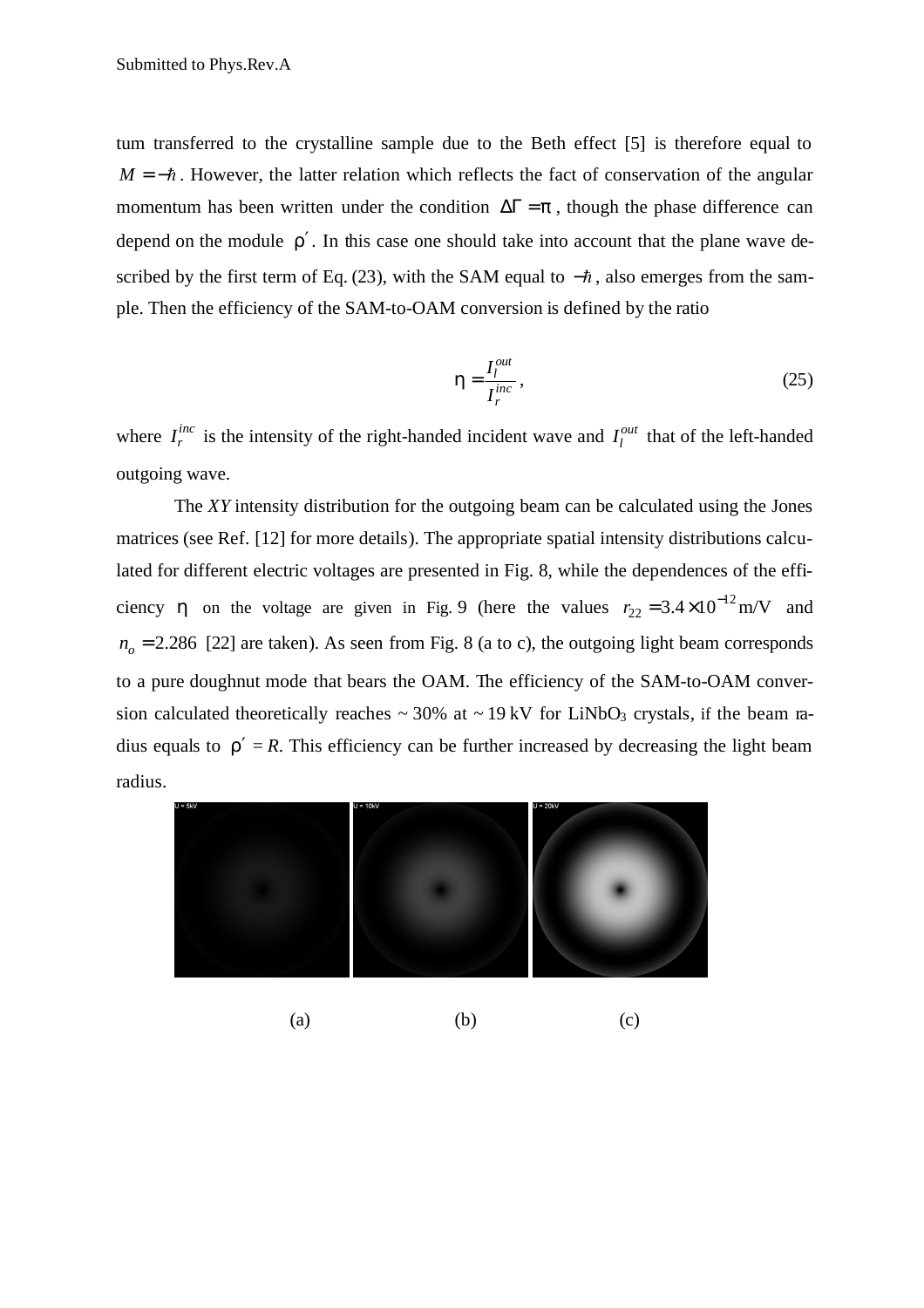

(d)

FIG. 8. Spatial intensity distributions for the beam of 8.5 mm radius emergent from the system consisting of orthogonal circular polarizers and a sample of  $LiNbO<sub>3</sub>$  in between:  $a - 5.0$ ,  $b - 10.0$ , and  $c - 20.0$  kV (simulation results),  $d - 10.0$  kV (experimental result).



FIG. 9. Dependences of efficiency of the SAM-to-OAM conversion on the electric voltage applied to  $LiNbO<sub>3</sub>$  crystals: curve corresponds to calculations and points to experimental results.

Lithium niobate crystal sample used in our experiment was prepared as a parallelepiped, with its faces perpendicular to the *Z* axis. The sample had a thickness of 8.5 mm along the *Z* axis. The electric field was applied as shown in Fig. 1. The electrode with the smaller radius was fabricated using a metallic wire with the diameter of 0.2 mm, while the electrode of the larger radius ( $R = 8.0$  mm) was made as a thin glass plate coated by a transparent conducting SnO layer. The light of a He-Ne laser (the wavelength of  $I = 632.8$ nm) propagated along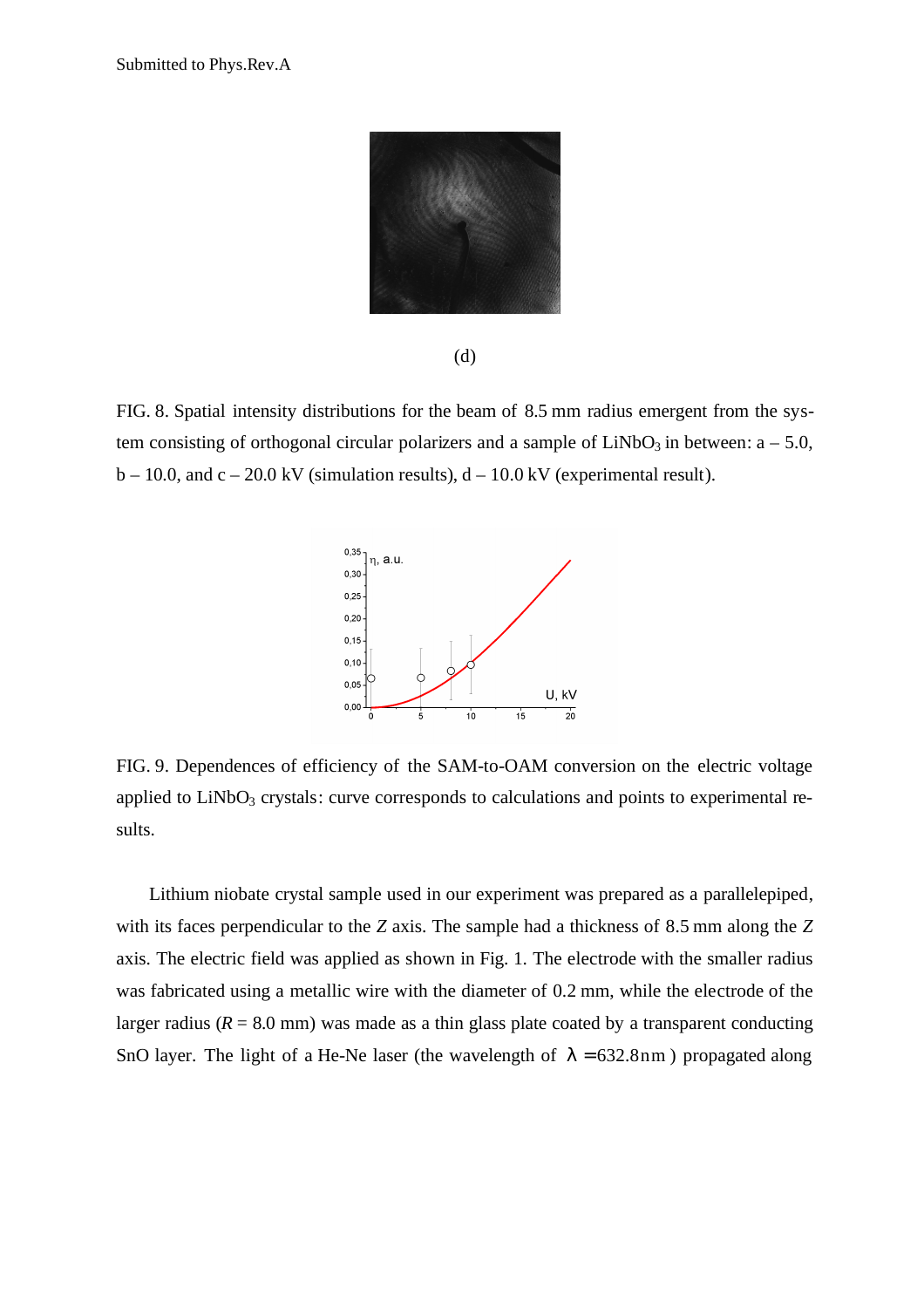the same *Z* axis which represents the optic axis of our crystal. An experimental setup for the birefringence measurements is shown in Fig. 10. We made the probing beam circularly polarized, since it is not sensitive to the orientation of optical indicatrix. The angle between the principal axes of a quarter-wave plate and the transmission direction of polarizer 8 was equal to 45 deg. In this case the sample can be modeled a linear phase retarder, for which the dependence of the output intensity *I* on the analyzer azimuth  $\boldsymbol{b}$  is expressed as

$$
I = \frac{I_0}{2} \Big[ 1 + \sin \Delta \Gamma \sin 2\left(\mathbf{b} - \mathbf{z}_Z\right) \Big] = C_1 + C_2 \sin 2\left(\mathbf{b} - C_3\right),\tag{26}
$$

where  $z_z$  is the orientation angle of the optical indicatrix and  $\Delta \Gamma = 2p \Delta n_{XY} d / I$  the optical phase difference. After recording and filtering an output image, azimuthal dependences of the intensity *I* were fitted by the sine function for every pixel of the image, with the fitting coefficients

$$
C_1 = \frac{I_0}{2}, \ \ C_2 = \frac{I_0}{2} \sin \Delta \Gamma, \ \ C_3 = \mathbf{z}_Z \,. \tag{27}
$$

It is seen that the optical phase difference  $\Delta \Gamma$  is determined by the coefficients  $C_1$ and  $C_2$ :

$$
\sin \Delta \Gamma = C_2 / C_1, \tag{28}
$$

while the angular orientation of the intensity minimum is determined by the orientation of principal axis  $\zeta_z$  of the optical indicatrix and the coefficient  $C_3$ . Hence, fitting of dependences of the light intensity behind the analyzer upon the azimuth for each pixel of the sample image enables constructing 2D maps of optical anisotropy parameters of the sample under study (the optical phase difference and the optical indicatrix orientation).

While studying the optical indicatrix rotation, we exploited an imaging polarimetric setup (Fig. 10), in which linearly polarized incident light was used. An analyzer 10 was placed into the extinction position with respect to a polarizer. The crossed polarizers were simultaneously rotated by 180 deg with the steps of 5 deg. The rotation stage angles corresponding to minimums of the transmitted light intensity detected by a CCD camera were ascribed to the extinction positions (i.e., to the orientation angles of optical indicatrices in different parts of the image).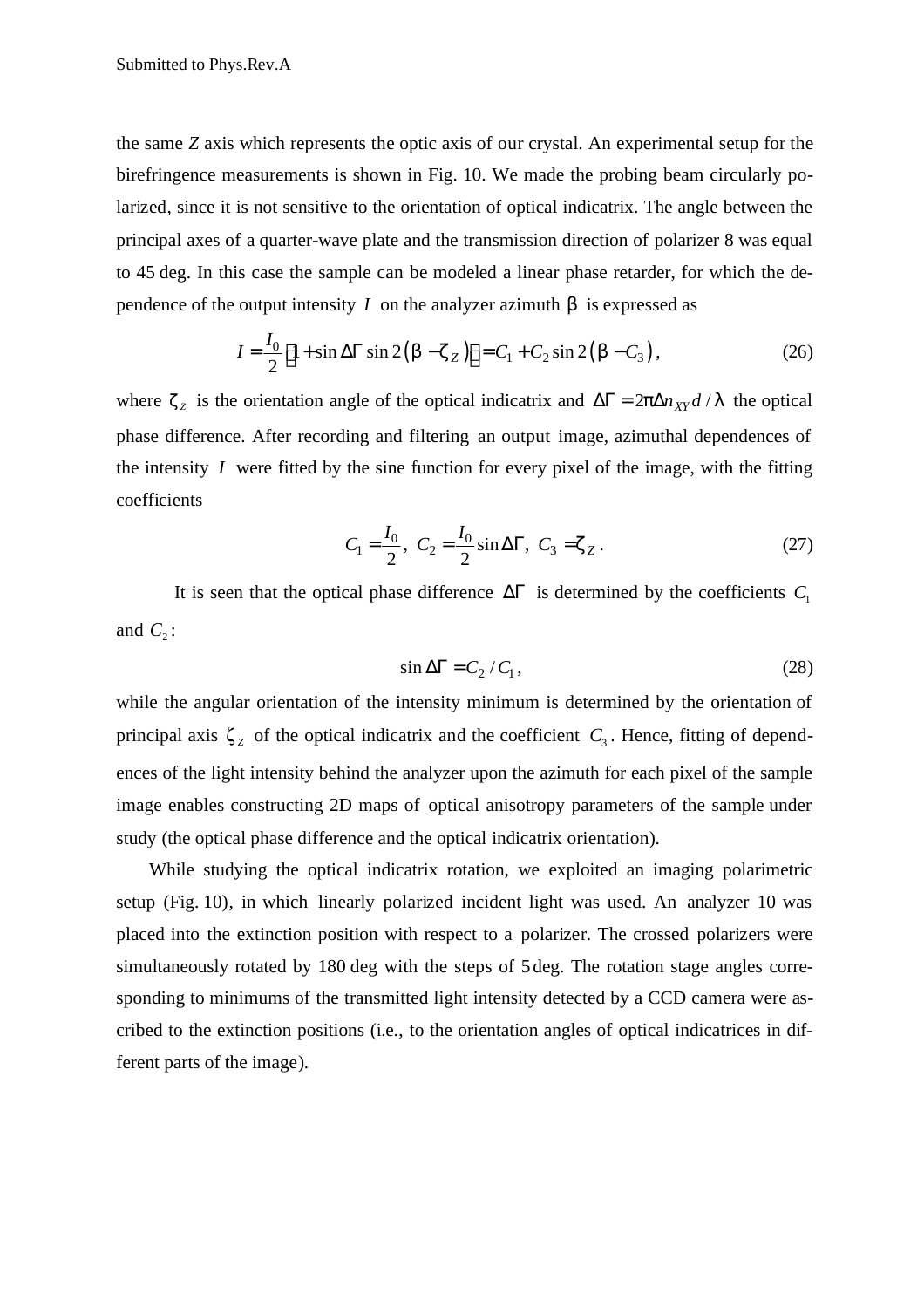

FIG. 10. Scheme of our imaging polarimeter  $(I - light source section; II - polarization gen$ erator; III – sample section; IV – polarization analyzer; and V – controlling unit):  $1 - He$ -Ne laser; 2 – ray shutter; 3, 8 – polarizers; 4, 9 – quarter-wave plates; 5 – coherence scrambler; 6 – beam expander; 7 – spatial filter; 10 – analyzer; 11 – objective lens; 12 – CCD camera; 13 – TV monitor; 14 – frame grabber; 15 – PC; 16 – shutter's controller; 17 – step motors' controllers; 18 – step motors; 19 – reference position controller.

Finally, when checking appearance of the optical vortices, we used a wide circularly polarized incident beam propagating along the  $Z$  axis of  $LiNbO<sub>3</sub>$  subjected to conically shaped electric field. A circular polarizer was used behind a crystalline sample, with its circularity sign opposite to that of the input polarizer. Then an additional quarter-wave plate was placed between a sample section III and an analyzer 10.

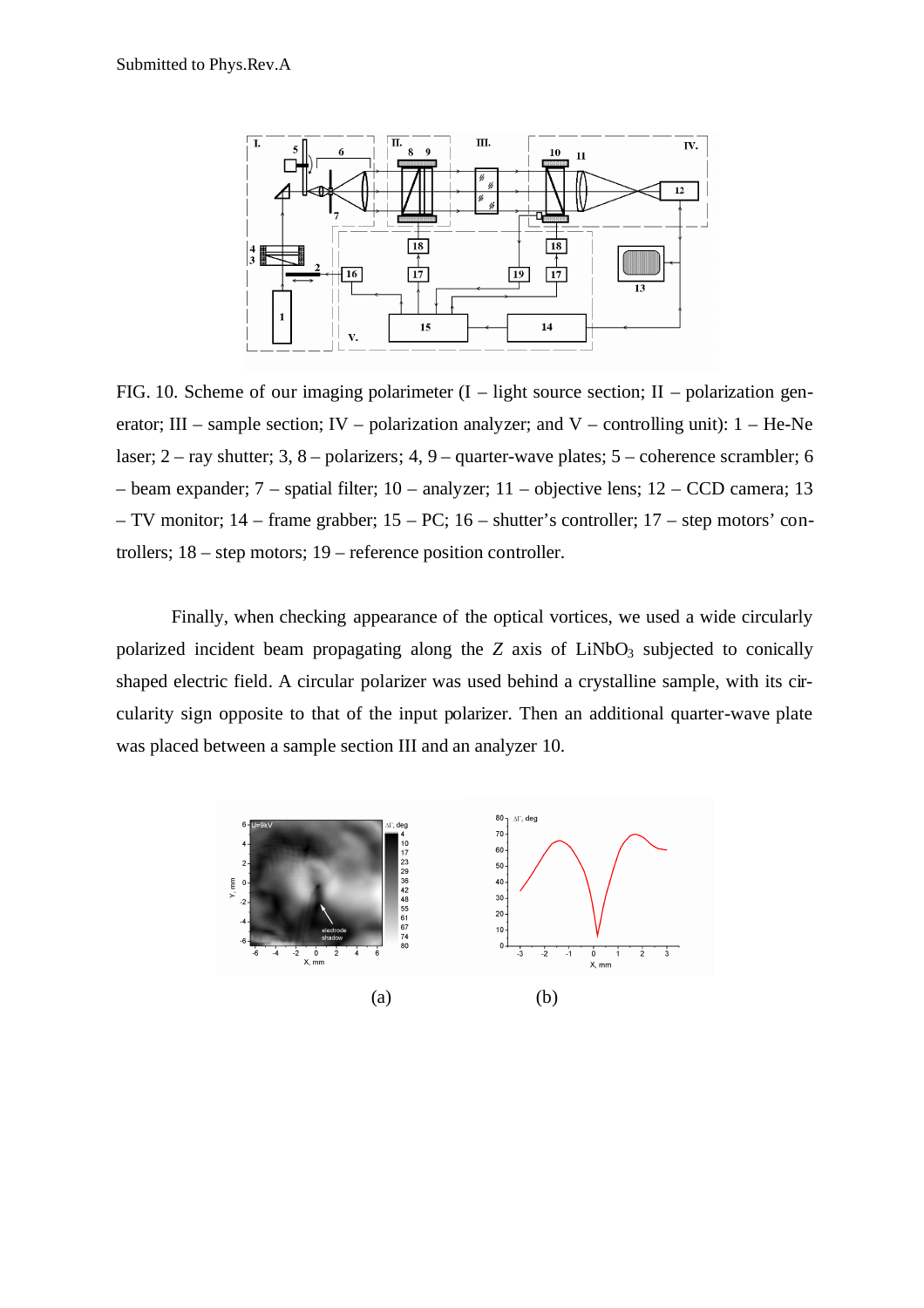

FIG. 11. Experimental distributions of the phase difference induced by electric voltage  $U = 9$  kV in LiNbO<sub>3</sub> crystals in the *XY* plane (a) and along the *X* axis (at  $Y = 0$ ) (b), and experimental distributions of the optical indicatrix rotation angle in the *XY* plane.

As seen from Fig 8 (d), the shape of the doughnut mode obtained experimentally agrees well with that estimated theoretically (Fig. 8 (b)). The central dark spot where the optical vortex is located (Fig. 8(b, d)) corresponds to the coordinates of zeroes of the phase difference (Fig.  $11(a, b)$ ) and to the singular point of the optical indicatrix rotation angle (Fig. 11(c)). Here the map of the optical indicatrix orientation in the *XY* plane is characterized by the topological defect with the strength equal to  $\frac{1}{2}$  (the optical indicatrix rotation angle is twice as smaller when compared with the tracing angle), so that the vortex transferred by the outgoing beam should be characterized by the OAM equal to unity. The points in Fig. 9 correspond to the data obtained experimentally, whereas the curve gives the efficiency of the SAM-to-OAM conversion calculated theoretically following from the Jones matrix approach and the known values of electrooptic coefficients for the  $LiNbO<sub>3</sub>$  crystals.

The efficiency of the SAM-to-OAM conversion increases with increasing electric voltage, making it possible to operate the conversion efficiency using the Pockels effect in solid crystalline materials. Somewhat high experimental noise seen in Fig. 9 is mainly caused by the initial optical inhomogeneity of our  $LiNbO<sub>3</sub>$  crystals. Nonetheless, one can notice that the experimental results obtained by us are in fairly good agreement with the theoretical consideration presented above. The efficiency of the SAM-to-OAM conversion reached in our experiment is about 10% at 10 kV.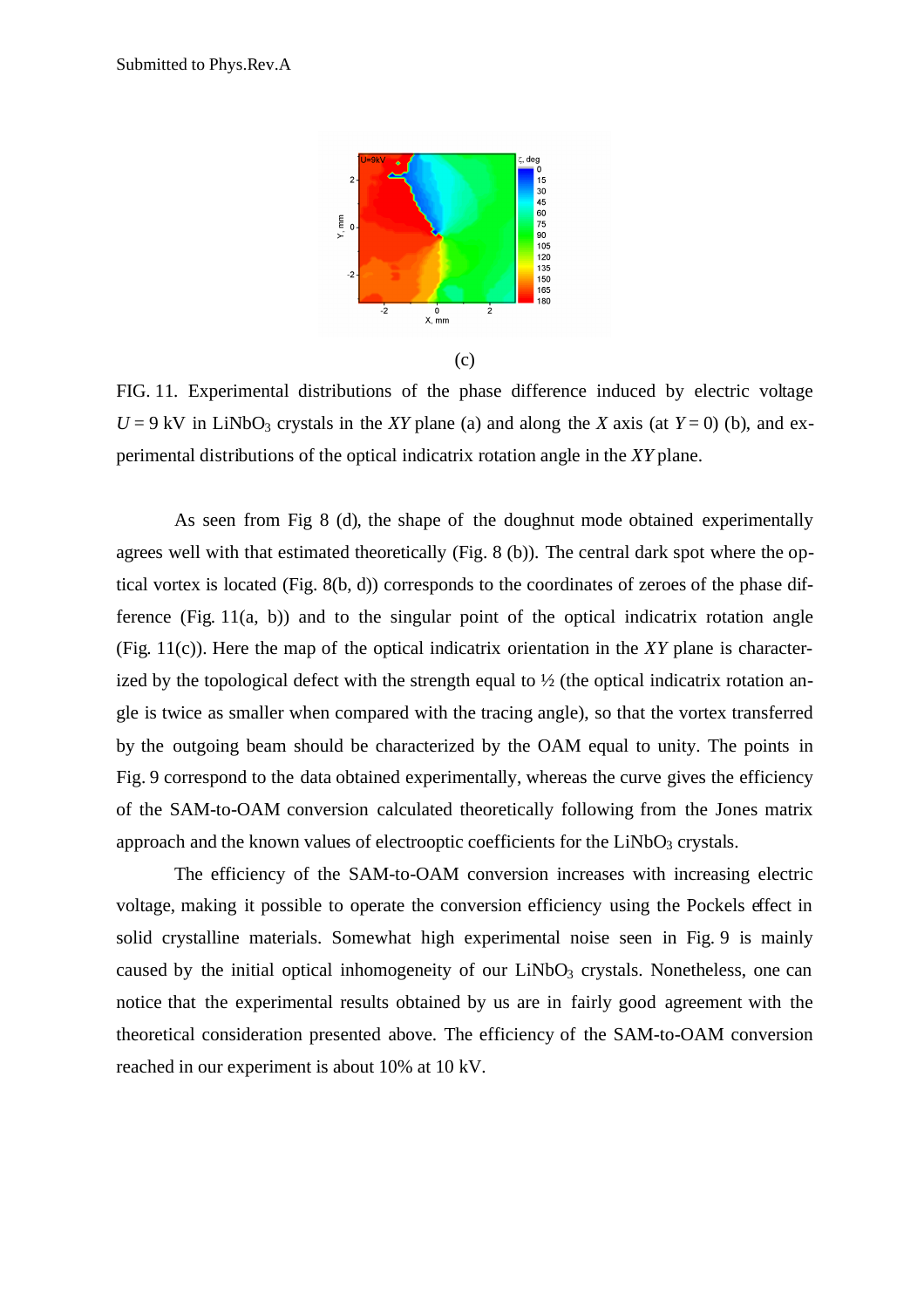### **4. CONCLUSIONS**

In the present work we have demonstrated a possibility for real-time operation by the OAM of optical beams based on the Pockels effect in solid crystalline materials. Using the analysis of optical indicatrix perturbed by conically shaped electric field we have proven that the point symmetry groups of crystals convenient for the SAM-to-OAM conversion should contain the three-fold symmetry axis or the six-fold inversion axis. It has also been shown that, in the cubic crystals of the symmetry groups 32 and  $\overline{4}3m$ , a canonical vortex (i.e., a screw dislocation of the phase front) should appear whenever the light propagates along the [111] direction, the conical electric field is applied along the same direction, and the sample is placed between the crossed circular polarizers. The simultaneous changes in the directions of light propagation and electric field result in displacement of the optical field singularity out of the beam and/or to replacement of the pure screw dislocation by the mixed screw-edge dislocation of the phase front.

For the crystals belonging to the trigonal and hexagonal systems, the application of conically shaped electric field along the optic axis leads to appearance of the pure screw dislocation of the phase front, with the unit topological charge. The results of the experimental studies and the theoretical simulations of the SAM-to-OAM conversion efficiency carried out for the case of  $LiNbO<sub>3</sub>$  crystals are shown to be in good agreement. The fact of appearance of the pure doughnut mode under the action of electric field in  $LiNbO<sub>3</sub>$  is experimentally detected. Moreover, we have checked experimentally that the efficiency of the SAM-to-OAM conversion can reach about 10% at the electric voltage of 10 kV. The results presented in this work open a possibility for direct operation by the OAM of optical beams using electric fields via the Pockels effect in the solid crystalline materials.

### **References**

- 1. David P DiVincenzo, Science. **270**, 255 (1995).
- 2. S Ya Kilin, Sov. Phys. Uspekhi. **42**, 435 (1999).